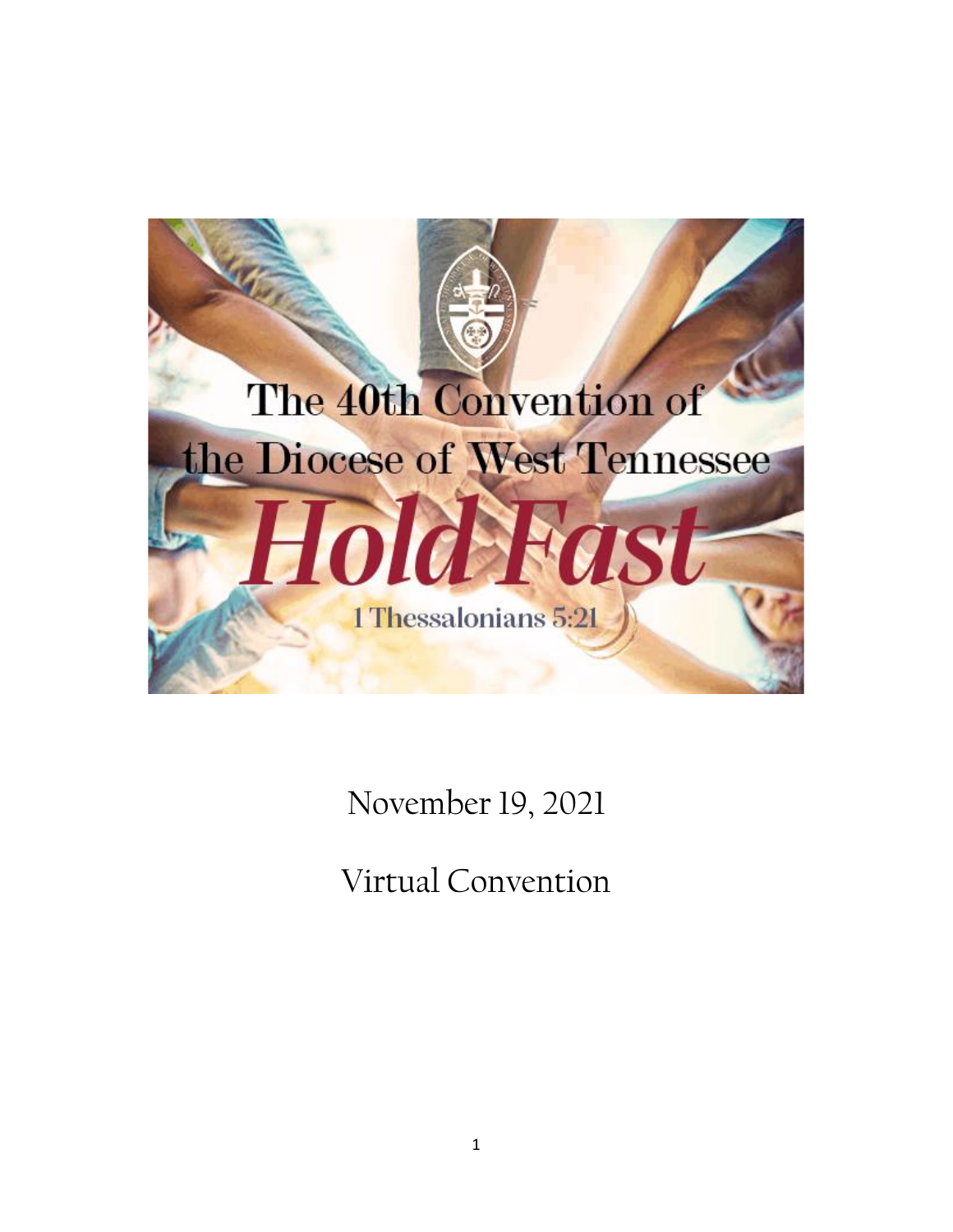# **Table of Contents**

| <b>Order of Business</b>                                                                                                                                                                                                                                                                               | pg.3   |
|--------------------------------------------------------------------------------------------------------------------------------------------------------------------------------------------------------------------------------------------------------------------------------------------------------|--------|
| In Memoriam                                                                                                                                                                                                                                                                                            | pg.4   |
| List of Host Sites                                                                                                                                                                                                                                                                                     | pg.5   |
| Elected/Appointed Officials                                                                                                                                                                                                                                                                            | pg.6   |
| <b>Pre-Filed Nominations</b><br><b>Standing Committee, Clergy</b><br><b>Standing Committee, Lay</b><br>Bishop & Council, Clergy<br>Bishop & Council, Lay<br>University of the South Trustee, Lay<br>Disciplinary Board, Clergy<br>Disciplinary Board, Lay<br>West Tennessee Endowment Corporation, Lay | pg. 11 |
| Rules of Order                                                                                                                                                                                                                                                                                         | pg. 15 |
| Special Rules of Order                                                                                                                                                                                                                                                                                 | pg. 21 |
| <b>Worship Service Bulletin</b>                                                                                                                                                                                                                                                                        | pg. 25 |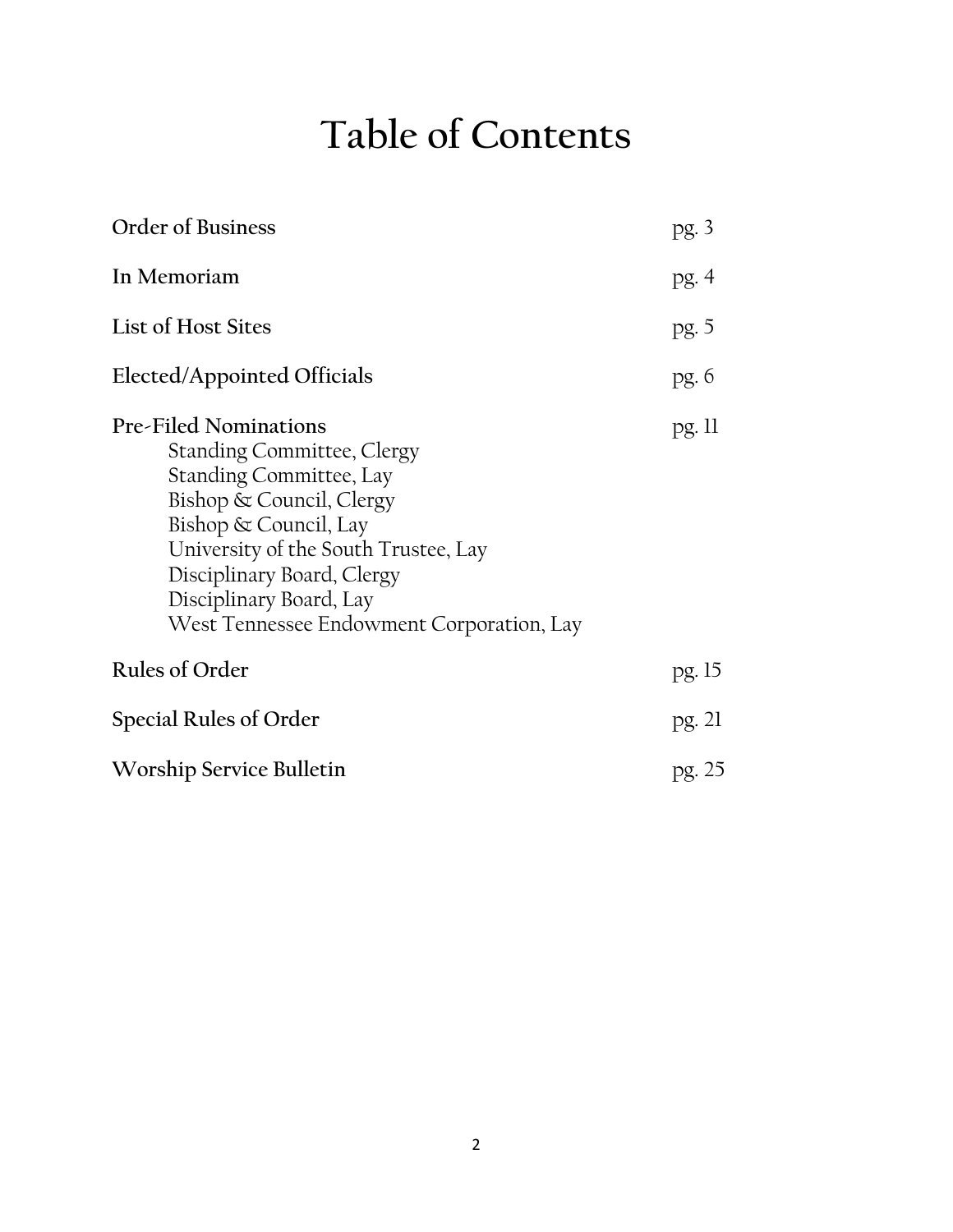# 40TH ANNUAL MEETING OF THE CONVENTION

# OF THE EPISCOPAL DIOCESE OF WEST TENNESSEE

# November 19, 2021

# ORDER OF BUSINESS

| $9:00 \text{ am}$  | Registration (coffee and pastries will be available)                                                                            |
|--------------------|---------------------------------------------------------------------------------------------------------------------------------|
| $10:00$ am         | Call to Order<br>Live worship at convention sites with the Bishop's pastoral message                                            |
| $10:40$ am         | Small group conversation at convention sites                                                                                    |
| 11:45 am           | Lunch (lunch will be provided)                                                                                                  |
| $12:00 \text{ pm}$ | Deadline to deliver completed nomination forms for vacancies to be.<br>filled to Canon to the Ordinary (salexander@episwtn.org) |
| $12:45 \text{ pm}$ | Training on voting software                                                                                                     |
| $1:00 \text{ pm}$  | Afternoon session convenes (elections, Bishop's diocesan address, 2)<br>2022 budget discussion, other business)                 |
| $4:30 \text{ pm}$  | Adjourn                                                                                                                         |

*Our host locations have COVID guidelines that vary with their different circumstances. We are asking the host locations to post their guidelines and that attendees follow those guidelines. The Diocese follows the guidance of the CDC and Shelby County strongly recommending masks in indoor public gatherings. Please bring a mask with you to your assigned location.*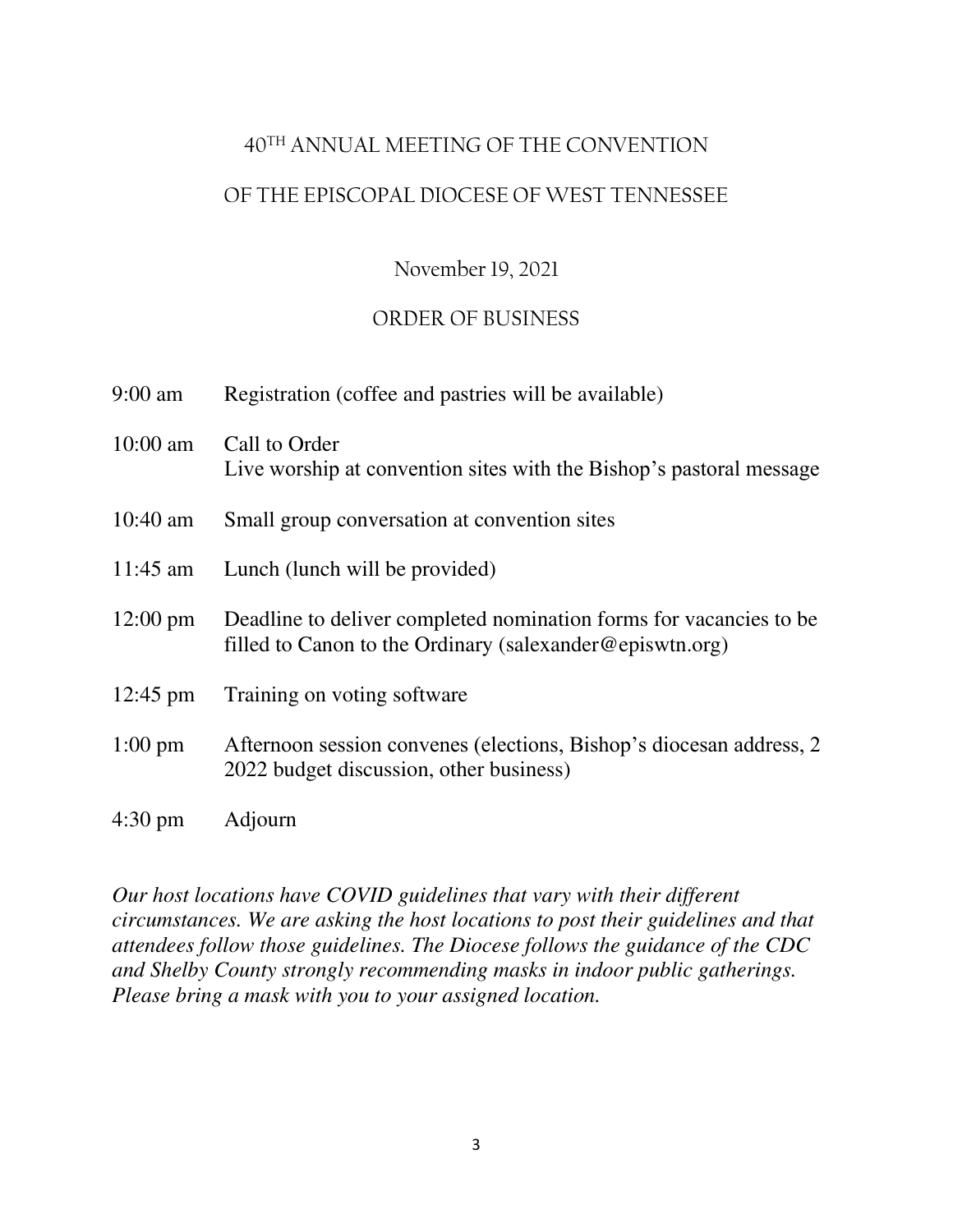# In Memoriam

We remember those persons who offered leadership in The Episcopal Diocese of West Tennessee and have died since the Thirty-ninth Convention.

> The Rev. Jerry Crook Virginia Minnaclair Crutcher The Rt. Rev. Alex D. Dickson Sara Sills Edwards Diane Louise Fletcher The Rev. William Holt The Rev. William Kolb The Rev. Jim Marquis William Routt James Russell N.B. Forrest Shoaf Barbara Baker Thurmond Irby "Gus" Wadlington The Rev. Noble Walker (Other names may be added silently or aloud.)

*Father of all, we pray to you for all those whom we love but see no longer. Grant to them eternal rest. Let light perpetual shine upon them. May their souls and the souls of all the departed, through the mercy of God, rest in peace. Amen.*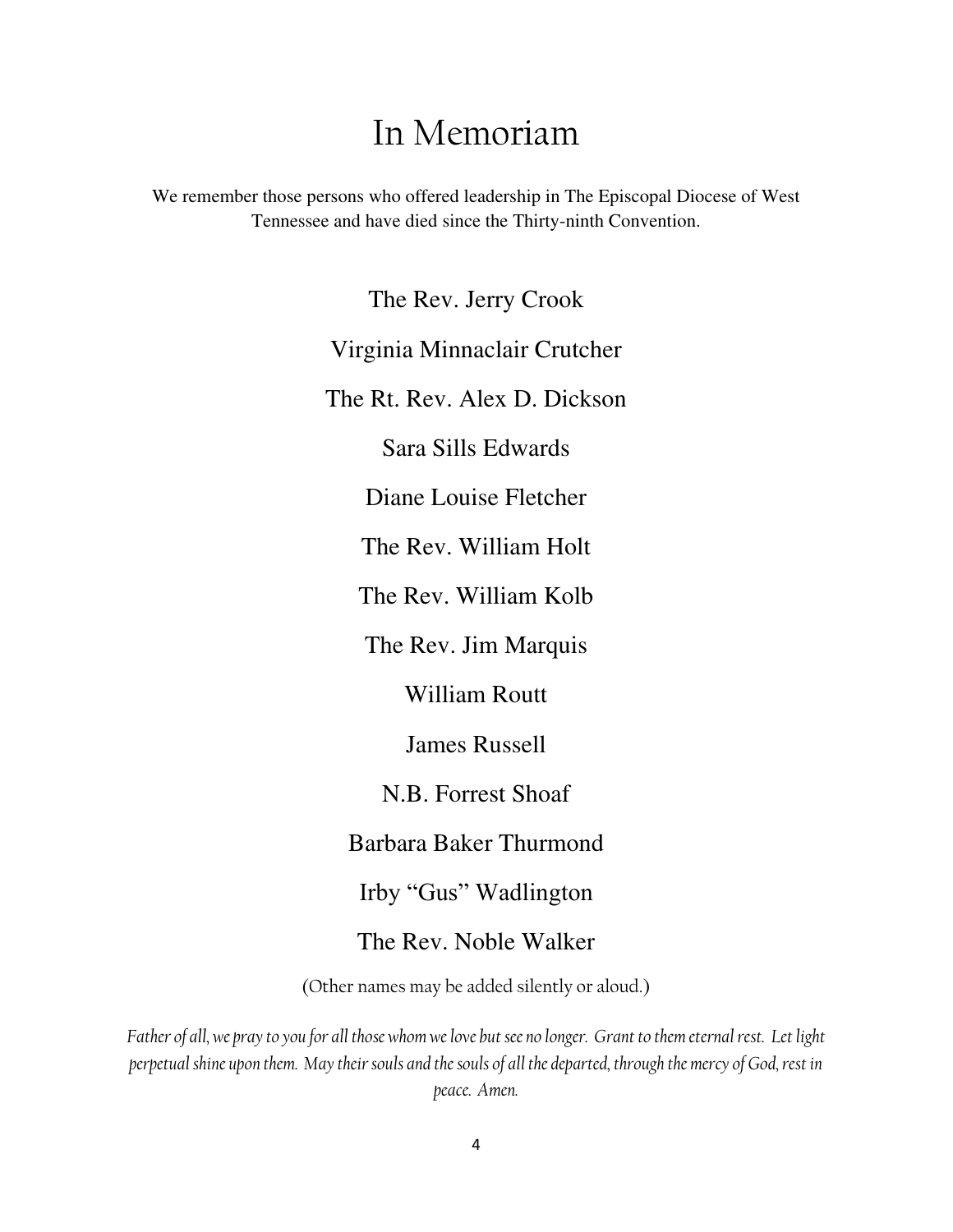**Thanks to the Following Faith Communities for serving as Host Sites!** 

Barth House

Calvary Memphis

# Church of the Holy Communion Memphis

# St. John's Memphis

St. Luke's Jackson

Dyersburg Chamber of Commerce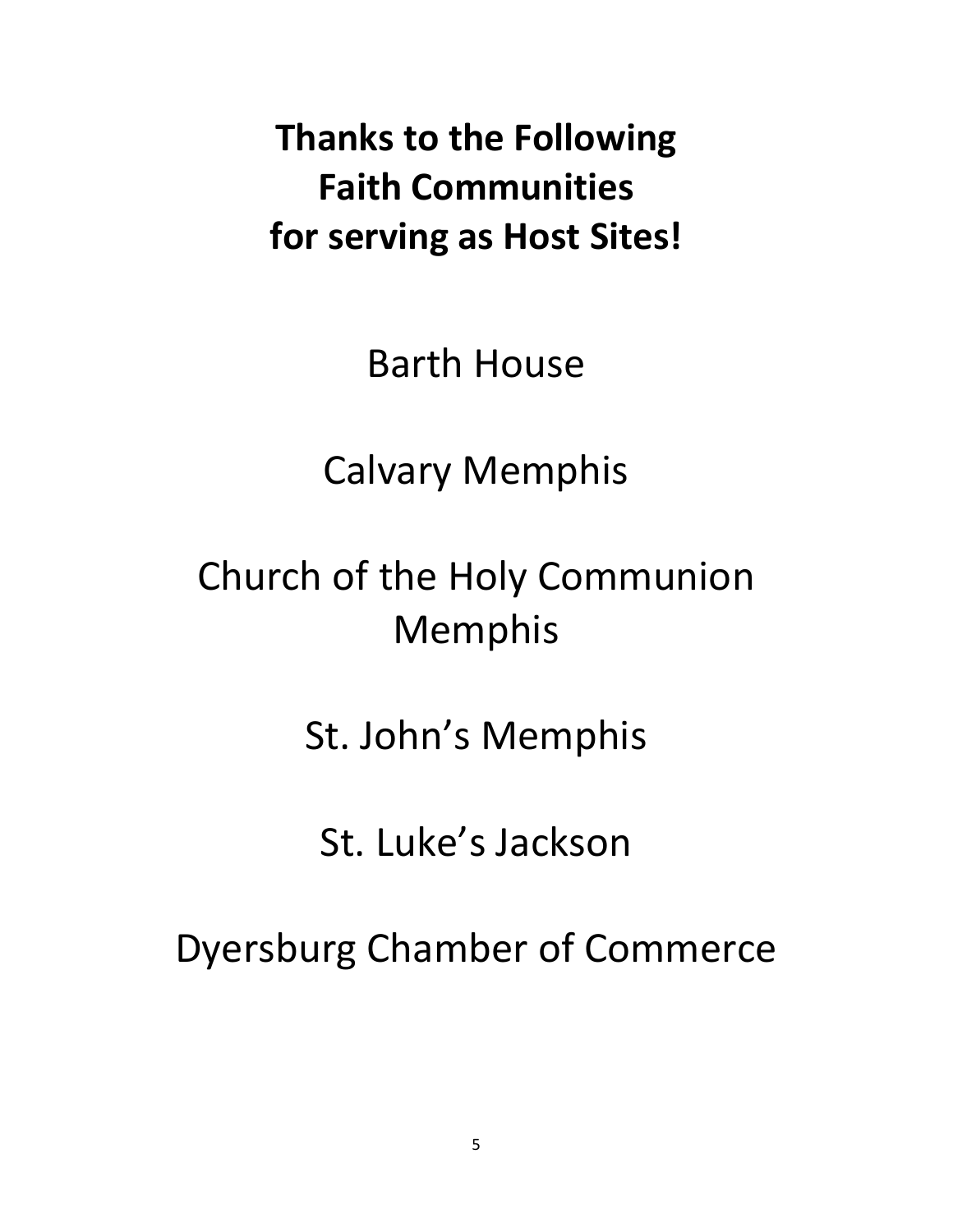# **Elected and Appointed Officials (\* - Unexpired Terms to be Filled)**

## **ELECTED BY 2021 CONVENTION**

| Secretary to the Convention                               | The Rev. Dr. Dorothy Sanders Wells                                                        |
|-----------------------------------------------------------|-------------------------------------------------------------------------------------------|
| Asst. Secretary to the Convention Mr. Steve Smith         |                                                                                           |
| Treasurer of the Diocese                                  | Mrs. Margaret McLean                                                                      |
|                                                           | Standing Committee (Elected for a 4-year term, not eligible for re-election for one year) |
| For term expiring upon adjournment<br>of Convention 2025: |                                                                                           |
| For term expiring upon adjournment<br>of Convention 2024  | Clergy: The Rev. Christian Senyoni<br>Lay: Swazoo Claybon                                 |
| For term expiring upon adjournment<br>of Convention 2023: | Lay: Dr. Pamela Ruthmann Evans                                                            |
| For term expiring upon adjournment<br>of Convention 2022: | Clergy: The Rev. Ollie Rencher<br>Lay: Mrs. Candace McRae Walsh                           |
|                                                           |                                                                                           |

**Bishop and Council** (Elected for a 4-year term, not eligible for re-election after serving a term of two years or more)

| For term expiring upon adjournment |         |
|------------------------------------|---------|
| of Convention 2025:                | Clergy: |
|                                    | Clergy: |
|                                    |         |

| For term expiring upon adjournment |    |
|------------------------------------|----|
| of Convention 2024:                | C1 |

lergy: The Rev. Miranda Cully Lay: Ms. Ann Duncan Lay: Mr. Steve Smith

For term expiring upon adjournment<br>of Convention 2023: Clergy: The Rev. Gary Meade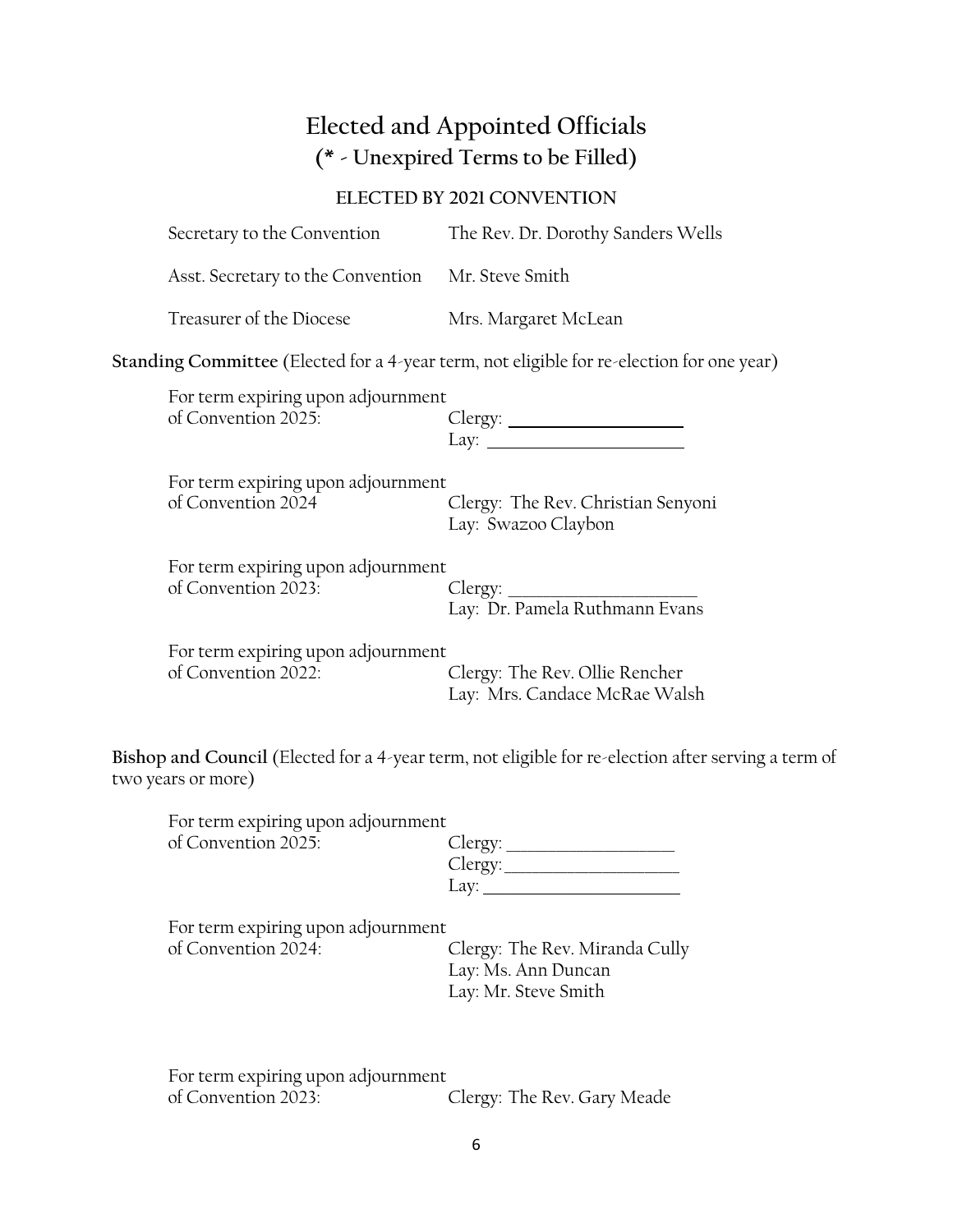Clergy: The Rev. Richard Fletcher Lay: The Honorable Elijah Noel, Jr.

 For term expiring upon adjournment of Convention 2022: Clergy: The Rev. Dn. Gerri Endicott

 Lay: Mr. Mike Miller Lay: Mrs. Kate Trammell

 **Trustees, University of the South** (Trustee terms begin on July 1 the year following their election and end on June 30 three years later)

For term expiring on<br>June 30, 2025:

 $Lay:$ 

For term expiring on

June 30, 2024:Priest**:** The Rev. Miranda Cully

 For term expiring on June 30, 2023:Lay**:** Dr. C. Dalton Lyon

For term expiring on<br>October 31, 2022:

Lay: Mr. George Clarke

**Disciplinary Board** (Elected for a 3-year term. No canonical term limits)

For term expiring on

For term expiring on<br>December 31, 2023:

For term expiring on

December 31, 2024: Clergy: \_\_\_\_\_\_\_\_\_\_\_\_\_\_\_\_\_\_\_\_\_\_\_ Lay:  $\Box$ 

> Clergy: The Rev. Jesse Abell Clergy: The Rev. Gayle McCarty Lay: The Honorable Jim Adams

 December 31, 2022: Clergy: The Rev. Alexander "Sandy" Webb Lay: Ms. Jane Chapman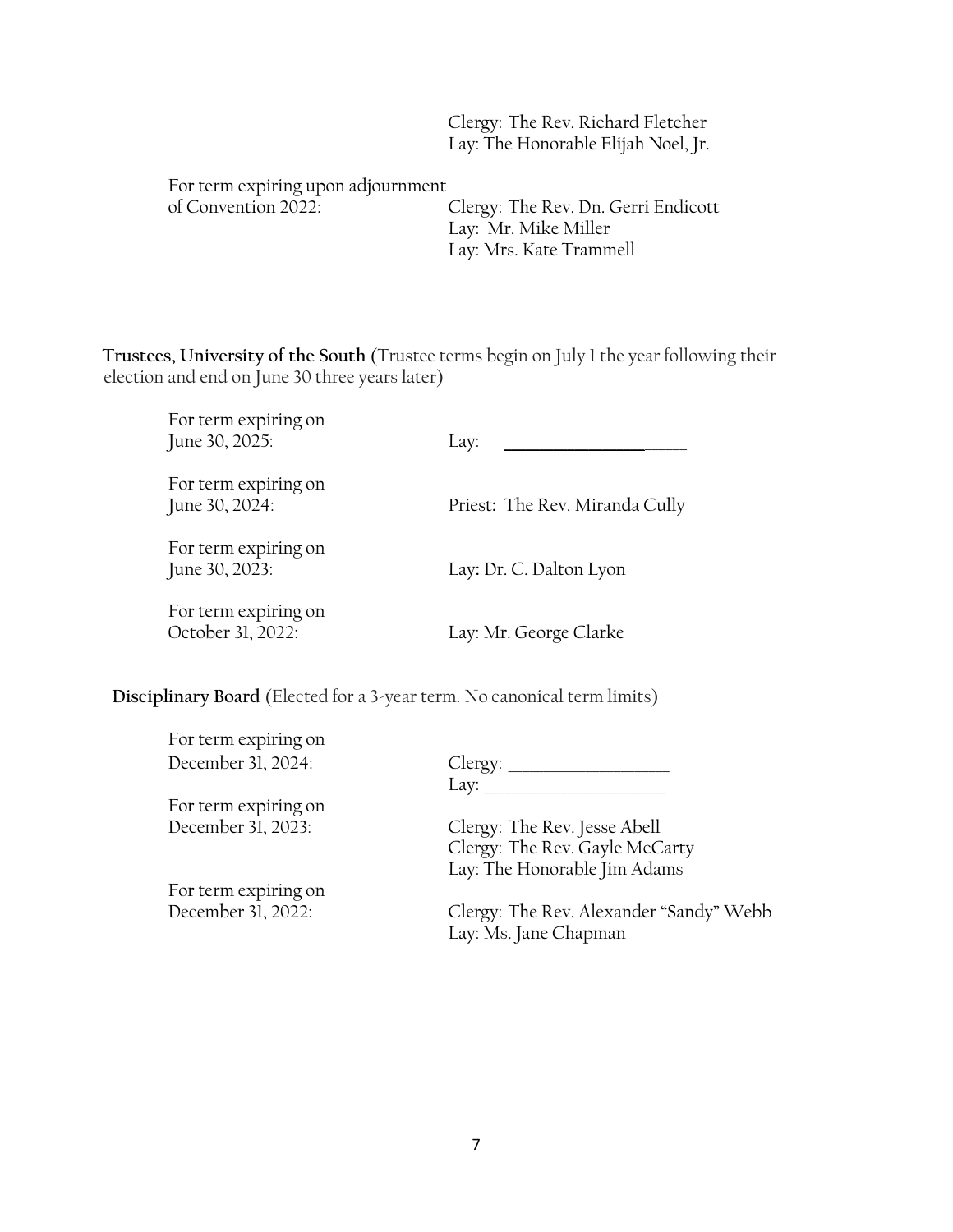#### **NOMINATED BY THE COUNCIL AND ELECTED BY CONVENTION**

**West Tennessee Endowment Corporation Board** (Elected for 3-year term, not eligible for reelection for one year after serving for two terms)

For term expiring upon adjournment<br>of Convention 2024: Lay: Ms. Julia McDonald Lay: Mr. John Owen Lay: Mr. Josh Shipley

For term expiring upon adjournment<br>of Convention 2023: Mr. Tom Stephenson Mr. Jim Vogel Mrs. Peg Wahl

 For term expiring upon adjournment of Convention 2022: Mr. Andy Mathes Mr. Alec McClean The Honorable Steven King

# **NOMINATED BY THE BISHOP AND CONFIRMED BY CONVENTION**

**Commission on Ministry** (A 6-year term, may not be re-appointed for one year after serving one term)

For term expiring upon adjournment<br>of Convention 2027: Clergy: The Rev. Laura Gettys Lay:  $\Box$  For term expiring upon adjournment of Convention 2026: Clergy: The Rev. Jonathan Chesney Lay: Ms. Terra Nwobilor For term expiring upon adjournment Of Convention 2025: Clergy: The Rev. Jay Biedenharn Lay: Dr. Jim Bailey For term expiring upon adjournment<br>of Convention 2024 Clergy: The Rev. Gerri Endicott Lay: Mrs. Ann Burruss Prascher For term expiring upon adjournment<br>of Convention 2023: of Convention 2023: Clergy: \_\_\_\_\_\_\_\_\_\_\_\_\_\_\_\_\_\_\_\_\_\_\_\_\_\_\_\_ Lay:  $\Box$ For term expiring upon adjournment of Convention 2022: Clergy: The Rev. Katherine Bush Lay: Dr. Jane Slatery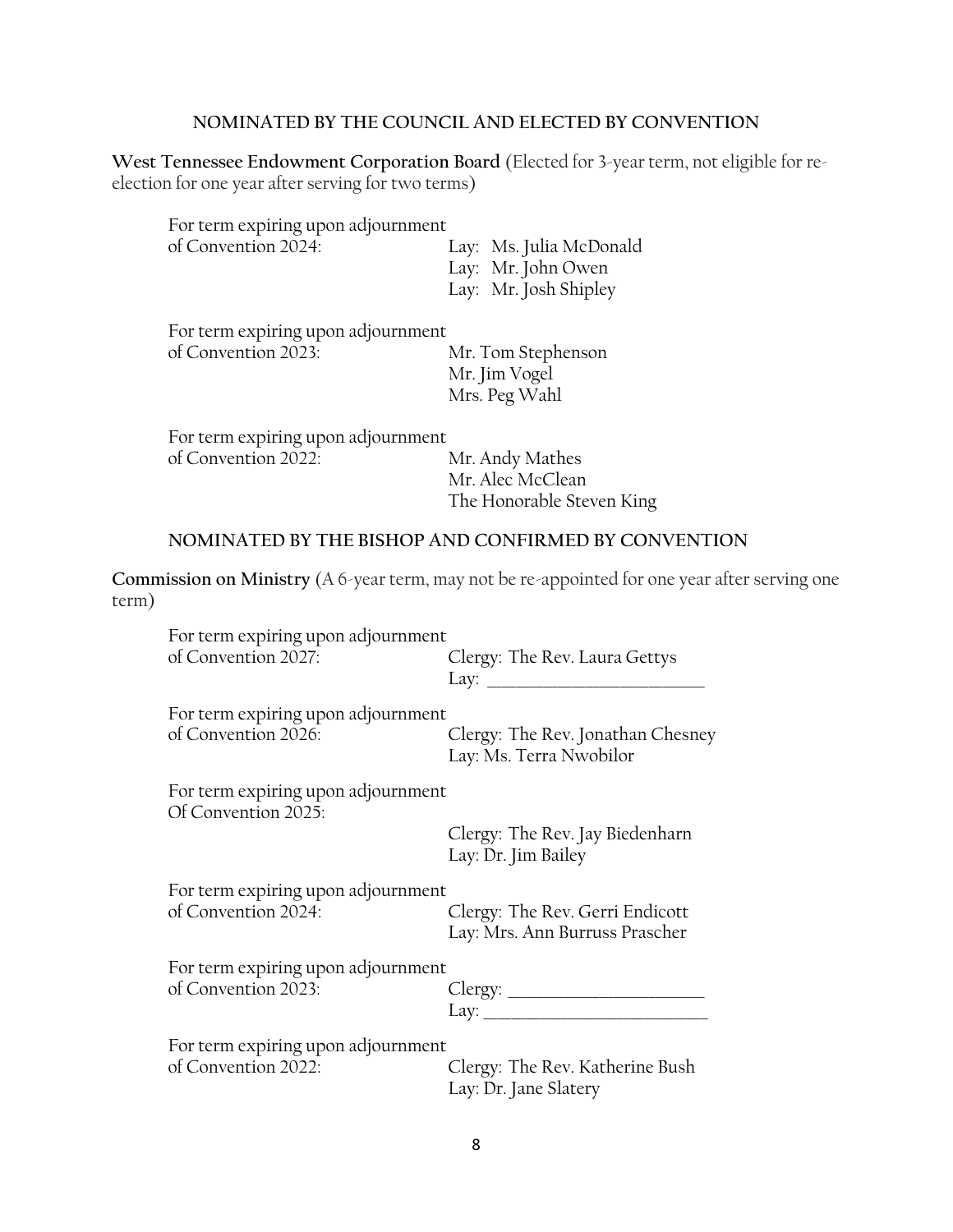|                                                           | Church Home Board (Appointed to a 3-year term, ineligible for re-appointment after serving 2<br>terms) |
|-----------------------------------------------------------|--------------------------------------------------------------------------------------------------------|
| For term expiring upon adjournment<br>of Convention 2024: | Clergy: The Rev. Jessica Abell<br>Lay: Ms. Nancy Jehl Boatwright                                       |
| For term expiring upon adjournment<br>of Convention 2023: | Clergy: The Rev. Paul McLain<br>Lay: Mr. Robert Clark                                                  |
| For term expiring upon adjournment<br>Of Convention 2022: | Clergy: The Rev. John Edgar Freeman<br>Lay: Ms. Julia McDonald                                         |
| <b>Chancellor of the Diocese</b>                          | The Honorable M. Anderson Cobb                                                                         |
| Vice-Chancellor of the Diocese                            | The Honorable Michael Marshall                                                                         |
| Vice-Chancellor of the Diocese                            | The Honorable Scott Haight                                                                             |
| Registrar                                                 | The Venerable Margaret Jones                                                                           |
| Archivist                                                 | Ms. Frances Washburn                                                                                   |

#### **APPOINTMENTS BY THE BISHOP**

(not subject to the actions of the Convention)

**Finance Committee** (No member may serve more than 2 consecutive 3-year terms)

For term expiring upon adjournment<br>of Convention 2024: Mr. Battle Beasley Mr. Michael Synk Mr. Josh Shipley

For term expiring upon adjournment<br>of Convention 2023: Mrs. Ann Rhodes of Convention  $2023$ : Mr. Tom DeWitt

For term expiring upon adjournment of Convention 2022: Mr. Tony Graves Mr. Lattimore Michael

 $\frac{1}{2}$  , and the set of the set of the set of the set of the set of the set of the set of the set of the set of the set of the set of the set of the set of the set of the set of the set of the set of the set of the set

 $\mathcal{L}_\text{max}$  and  $\mathcal{L}_\text{max}$  and  $\mathcal{L}_\text{max}$  and  $\mathcal{L}_\text{max}$  and  $\mathcal{L}_\text{max}$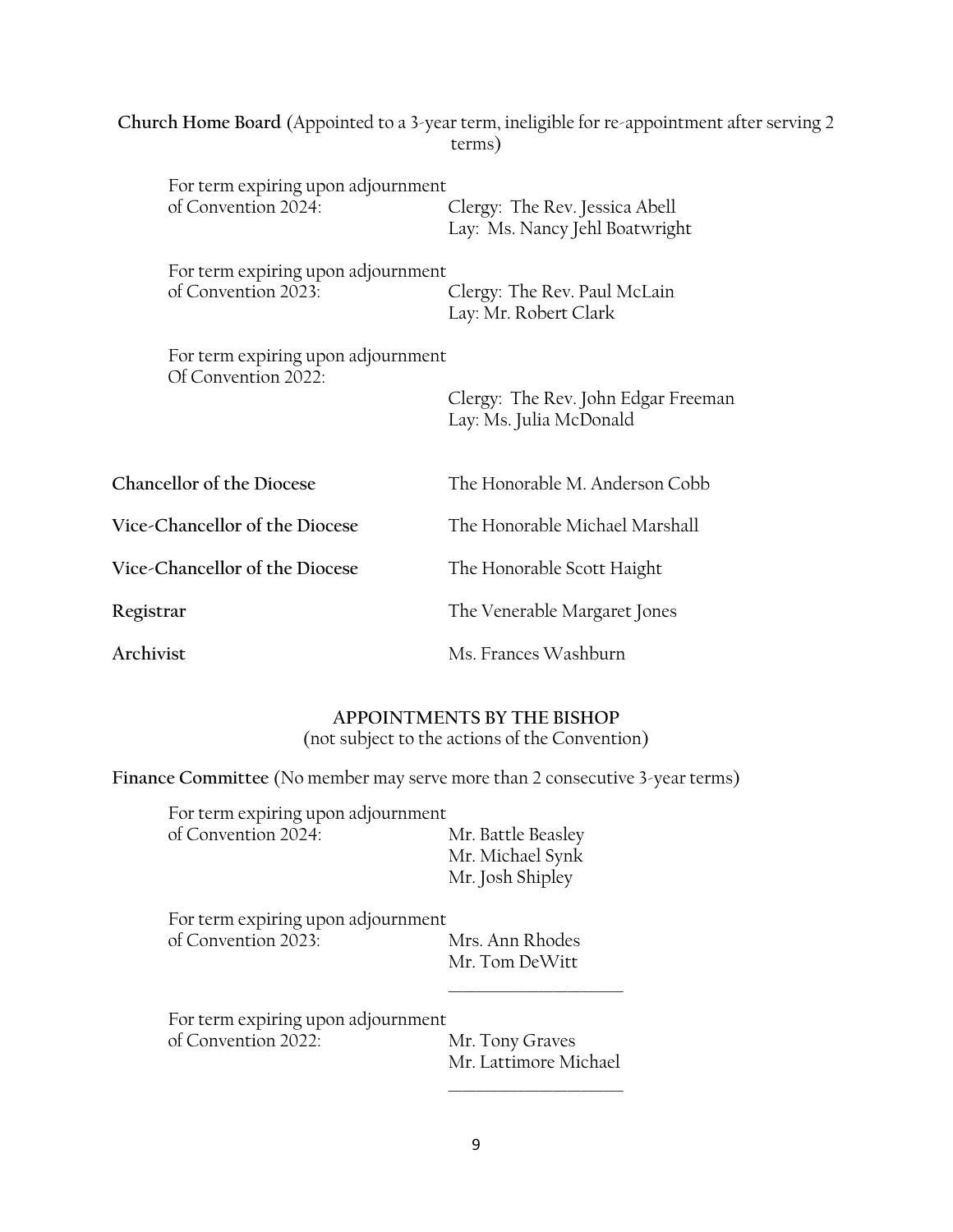#### **St. Columba Episcopal Camp and Retreat Center Board** (3-year terms)

| For term expiring upon adjournment |                           |
|------------------------------------|---------------------------|
| of Convention 2024:                | Mr. Eric Epperson         |
|                                    | Ms. Nichole Seltzer       |
|                                    |                           |
| For term expiring upon adjournment |                           |
| of Convention 2023:                | The Rev. Hester Mathis    |
|                                    | Ms. Mary Fortin           |
|                                    | The Honorable Blair Evans |
|                                    | Ms. Amy Beatty            |
| For term expiring upon adjournment |                           |
| of Convention 2022:                | Mr. Peter Abell           |
|                                    | Mrs. Anna McQuiston       |

**Standing Committee on Constitution and Canons** (3-year terms)

| For term expiring upon adjournment |         |  |
|------------------------------------|---------|--|
| of Convention 2024:                | Clergy: |  |
|                                    | Clergy: |  |
|                                    | Lav:    |  |
|                                    |         |  |

 Mr. Herbert Wells Mr. Ben Avant

| For term expiring upon adjournment |                                |
|------------------------------------|--------------------------------|
| of Convention 2023 <sup>.</sup>    | Clergy:                        |
|                                    | Lav: The Honorable Blair Evans |

For term expiring upon adjournment<br>of Convention 2022: Clergy: Rev. Jesse Abell Lay: The Honorable Ruth McLain

| Parliamentarian | The Honorable M. Anderson Cobb |
|-----------------|--------------------------------|
|                 |                                |

**Church Attorney** The Honorable Albert Harvey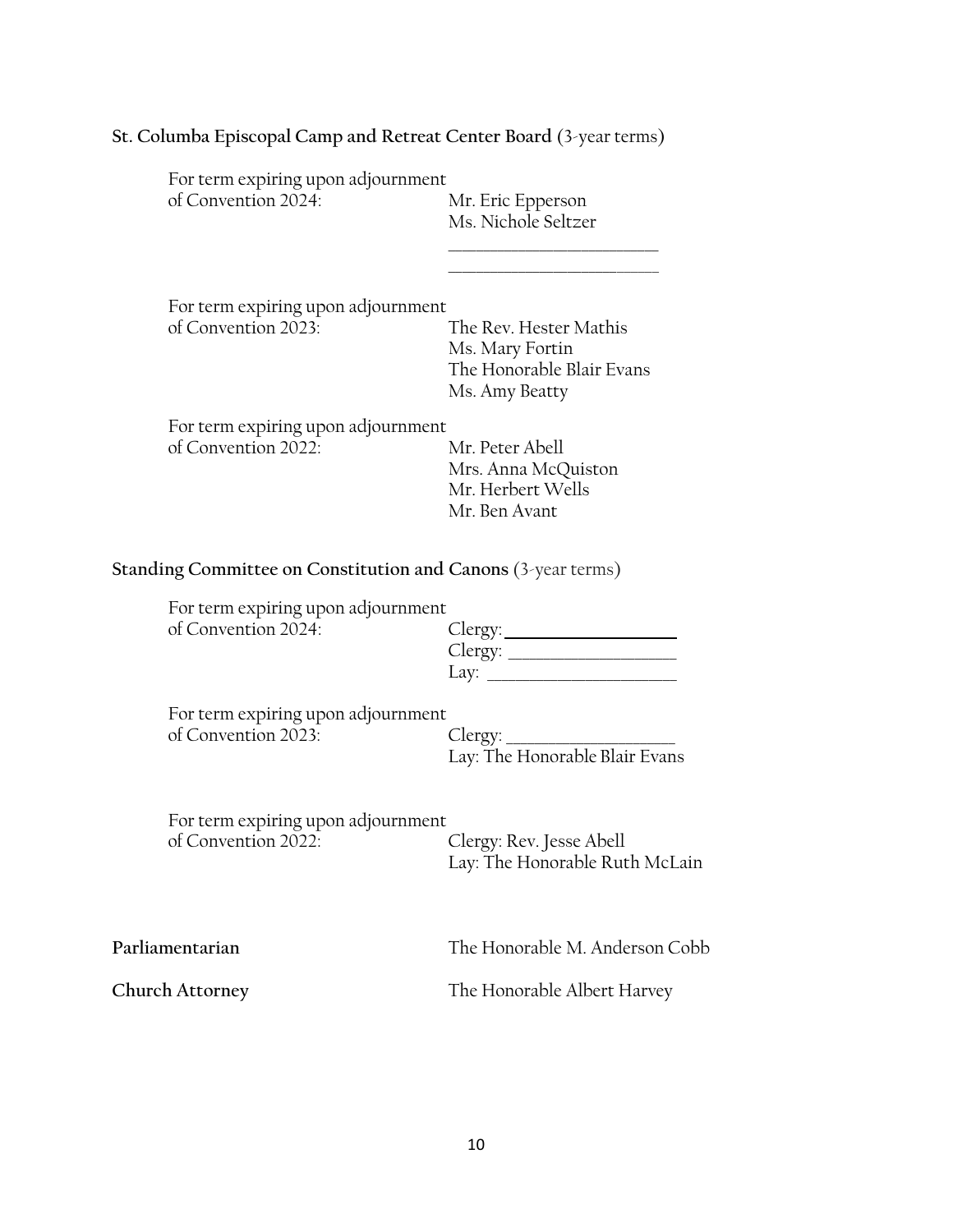# NOMINATIONS

# **NOMINATION FOR STANDING COMMITTEE CLERGY MEMBER ~ 2023**

**The Rev. Clay Calhoun** Nominated by:

 The Rev. Ollie Rencher Grace St. Luke's

The Rev. Clay Calhoun has served as Associate Priest at Church of the Holy Apostles in Collierville since 2017. Raised in the Episcopal Church, in the Diocese of Kansas, he is a graduate of the School of Theology at Sewanee and is a member of the Society of Catholic Priests, and of the Society of Mary, both Anglican/Episcopal devotional societies. He has been involved in diocesan youth ministries, including Mud Camp and Happening, and he currently serves on the Disciplinary Board and is filling a one-year term on the Standing Committee. Clay and his wife, Michelle, make their home in Germantown with their children, Juliah, Henry, John Michael, Eleanor and George.

# **NOMINATION FOR STANDING COMMITTEE LAY MEMBER ~ 2025**

| The Honorable Ruth Law McLain |  |
|-------------------------------|--|
|-------------------------------|--|

**Nominated by:**  Kate Schurch **Calvary** 

Ruth's journey in the Episcopal Church began at age 28 in West Memphis with her confirmation at Holy Cross. She graduated Summa Cum Laude from Haskell Indian Nations University with a BA in American Indian Studies, earned a Juris Doctorate from Bowen in Little Rock, and is a licensed attorney in Arkansas. Her passions are law, organization, outreach, and evangelism. And she absolutely loves gardening, cooking and baking.

She's a member of J.O.Y. Chapter of Daughters of the King and enjoys bringing people together and giving casual and festive opportunities for newcomers to experience God's presence in community. A few of the things she's organized are two diocesan-wide Baseball with the Bishop events and an expanded Blessing of the Animals service for Calvary. She hopes to bring creative ideas, fresh eyes, and new energy to the Standing Committee.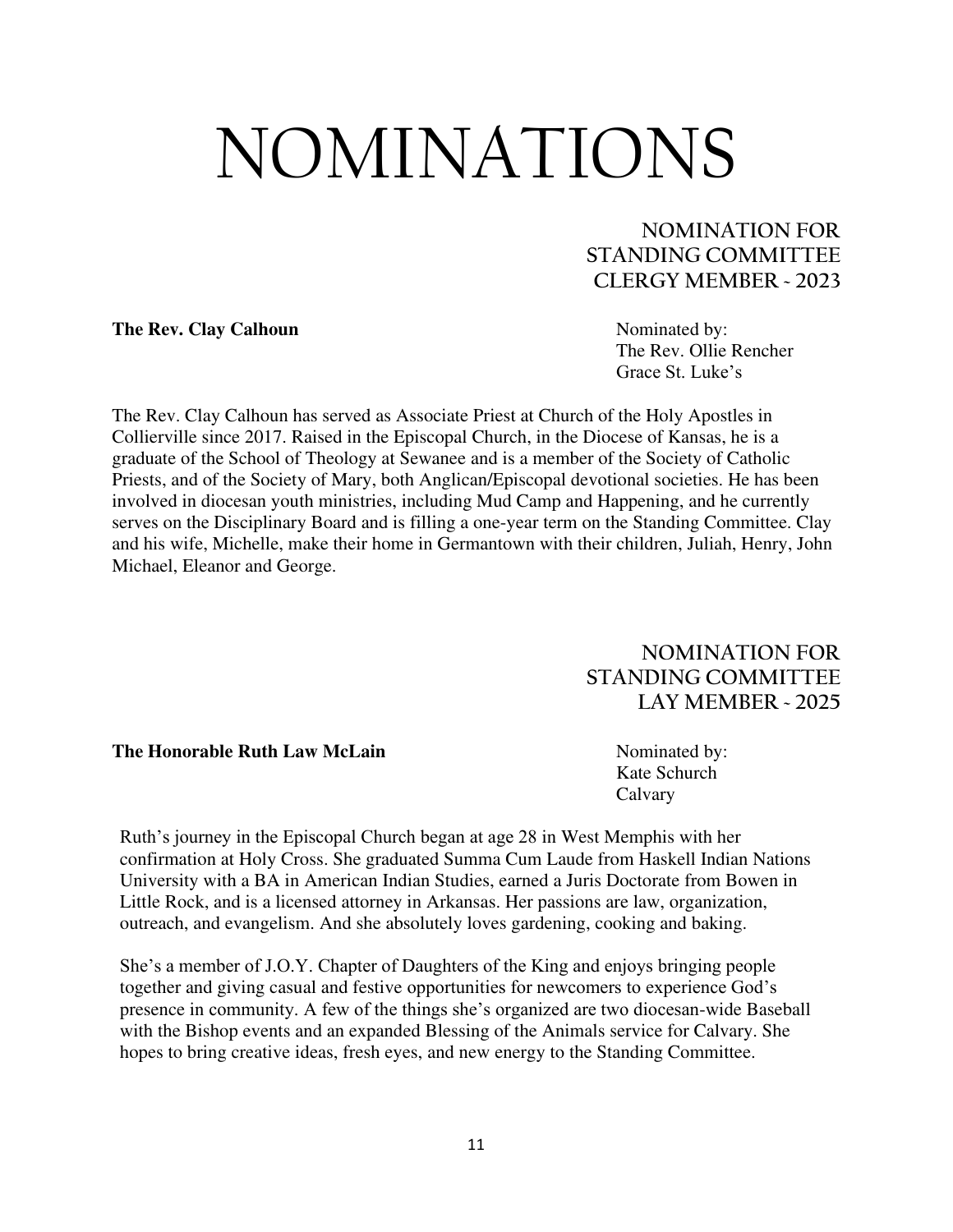# **NOMINATION FOR BISHOP AND COUNCIL CLERGY MEMBER ~ 2025**

#### **The Rev. Hester Mathes** Nominated by:

 The Rt. Rev. Phoebe Roaf Diocese of West Tennessee

The Reverend Hester Mathes was raised at Calvary Episcopal Church and served as Minister of Youth from 1997-2000 before moving to St. Petersburg, FL where she was Assistant Youth Minister at St. Thomas Episcopal Church from 2002-2003. Upon moving back to Memphis in 2003, Hester designed and taught Integrated Fine Arts at St. George's School before attending seminary at Virginia Theological Seminary from 2011-2014. Upon graduation from seminary, Hester has served as Curate, Associate Rector and currently as Senior Associate Rector at Church of the Holy Communion. On a diocesan level, Hester has served as the chair of Clericus, the Walkabouts Team for the Bishop Search, Happening Steering Committee, and currently serves on the Board of St. Columba Episcopal Camp and Retreat Center.

# **NOMINATION FOR BISHOP AND COUNCIL ONE CLERGY MEMBER ~ 2025**

**The Rev. Jesse Abell**  Nominated by:

 The Rt. Rev. Phoebe Roaf Diocese of West Tennessee

The Rev. Jesse Abell is a native of Indiana, where he earned his BS at Indiana Wesleyan University. His studies then took him to the University of Cambridge where he earned a MPhil and then on to Sewanee where he earned a MDiv. He was ordained to the priesthood in the Diocese of Northern Indiana and served for 3 years as the Associate Rector of St. Francis Zionsville, and concurrently as the Ecumenical and Interfaith Officer of the Diocesan Tribunal for the Diocese of Indianapolis. After marrying his wife, Allison, they moved from Indiana to Omaha, NE, where he served as a hospital chaplain before being called to St. Stephen's Westborough, MA, where he served as Rector for 8-1/2 years. While in the Diocese of Western Massachusetts, he served in various diocesan roles: as a member of the Diocesan Board of Examining Chaplains, Diocesan Council Disciplinary Board; as co-chair of the Diocesan Liturgical Commission; and as a Safe Church trainer in the Diocese. In Spring, 2020, Fr. Jesse and Allison, with their two boys, Aidan (4) and Nate (2), moved to Germantown, where Allison grew up. Since, he has served as Priest-in-Charge at All Saints for a year and was recently called to Grace St. Luke's as Associate Rector for Pastoral Care and Adult Formation.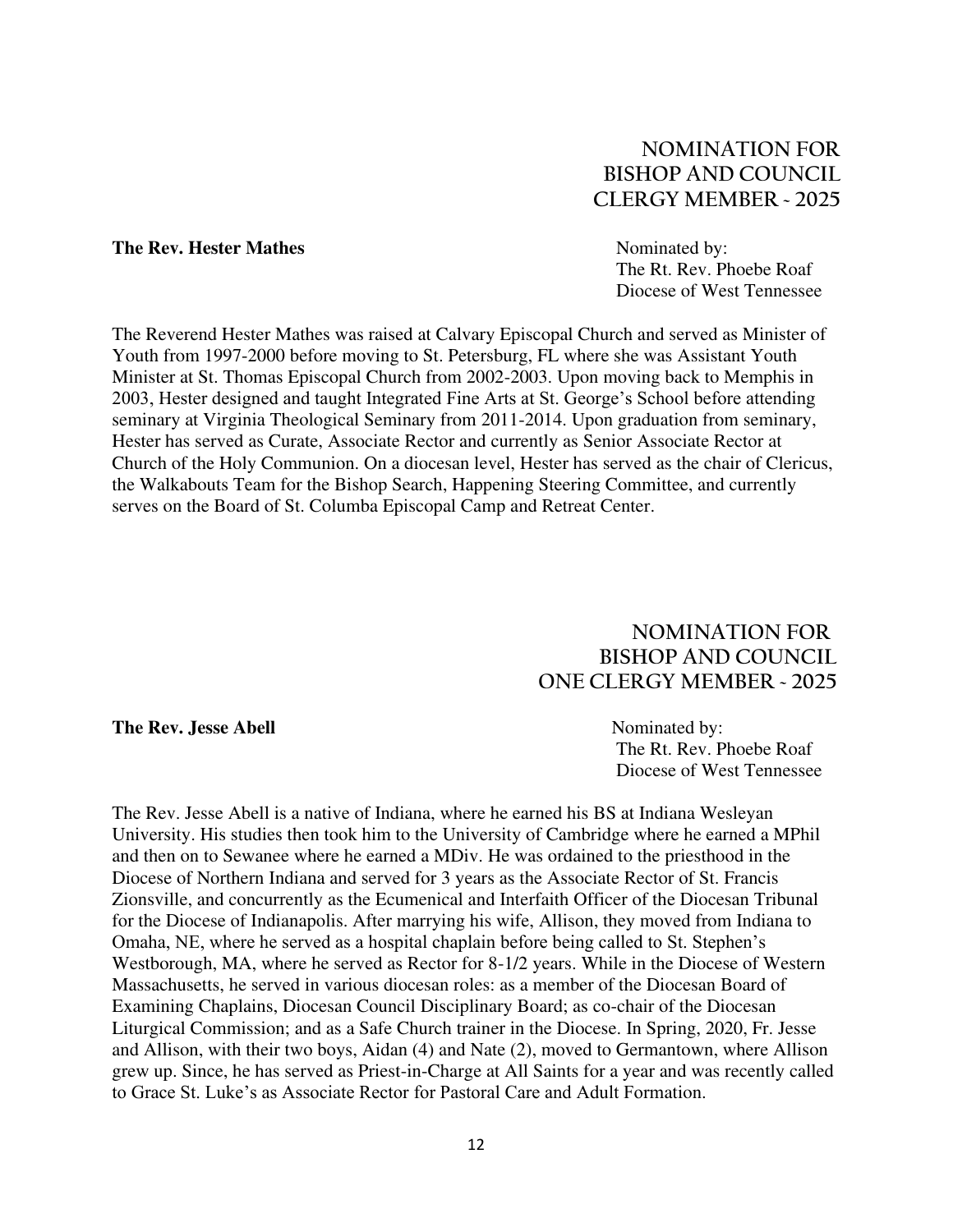#### 13

# **NOMINATION FOR BISHOP AND COUNCIL ONE LAY MEMBER ~ 2025**

 The Honorable Andy Cobb Holy Apostles, Collierville

Susan, husband Kevin and son David were confirmed at Church of the Holy Apostles in 2005. She has served as a Lay Eucharistic Minister at the church as well as to those members who are homebound. She worked with the Vestry and Committee on their capital campaign as well as the Transition Committee to plan Bishop Johnson's retirement reception in May 2019. She is currently completing a one-year term on Bishop & Council. Prior to being confirmed at Holy Apostles, the Kennys were members of Lindenwood Christian Church, where Susan served on the personnel, search and finance committees, as well as Secretary and Chair of the Board.

# **NOMINATION FOR UNIVERSITY OF THE SOUTH ONE LAY TRUSTEE ~ 2025**

#### **Mr. George Clarke Nominated by:**

 The Vestry of St. Mary's Cathedral, Memphis

George Clarke is a cradle Episcopalian and a life-long member of St. Mary's Cathedral, where he has served on the Vestry for various terms over four decades, as Sr. Warden, Treasurer, and as Chair of the Stewardship, Finance and Usher Committees. On a Diocesan level, he has served on Bishop and Council, and as an adviser to the Property and Casualty Insurance Committee for many years. Locally, he has served terms on the Board of Youth Services in Memphis during its transition to Bridges and as a long-time volunteer leader for the same Boy Scout Troop 34 at Grace-St. Luke's. He retired in March, 2021, after a 42 year career in the property and casualty insurance industry as a sales representative, account executive and account manager. George

He graduated from The University of the South (B.A. Economics) and currently serves on its Board of Trustees (term expiring 2022), and as a member of the Board's University Relations Committee and New Trustee Orientation Committee.

#### **Mrs. Susan Kenny Nominated by: Nominated by:**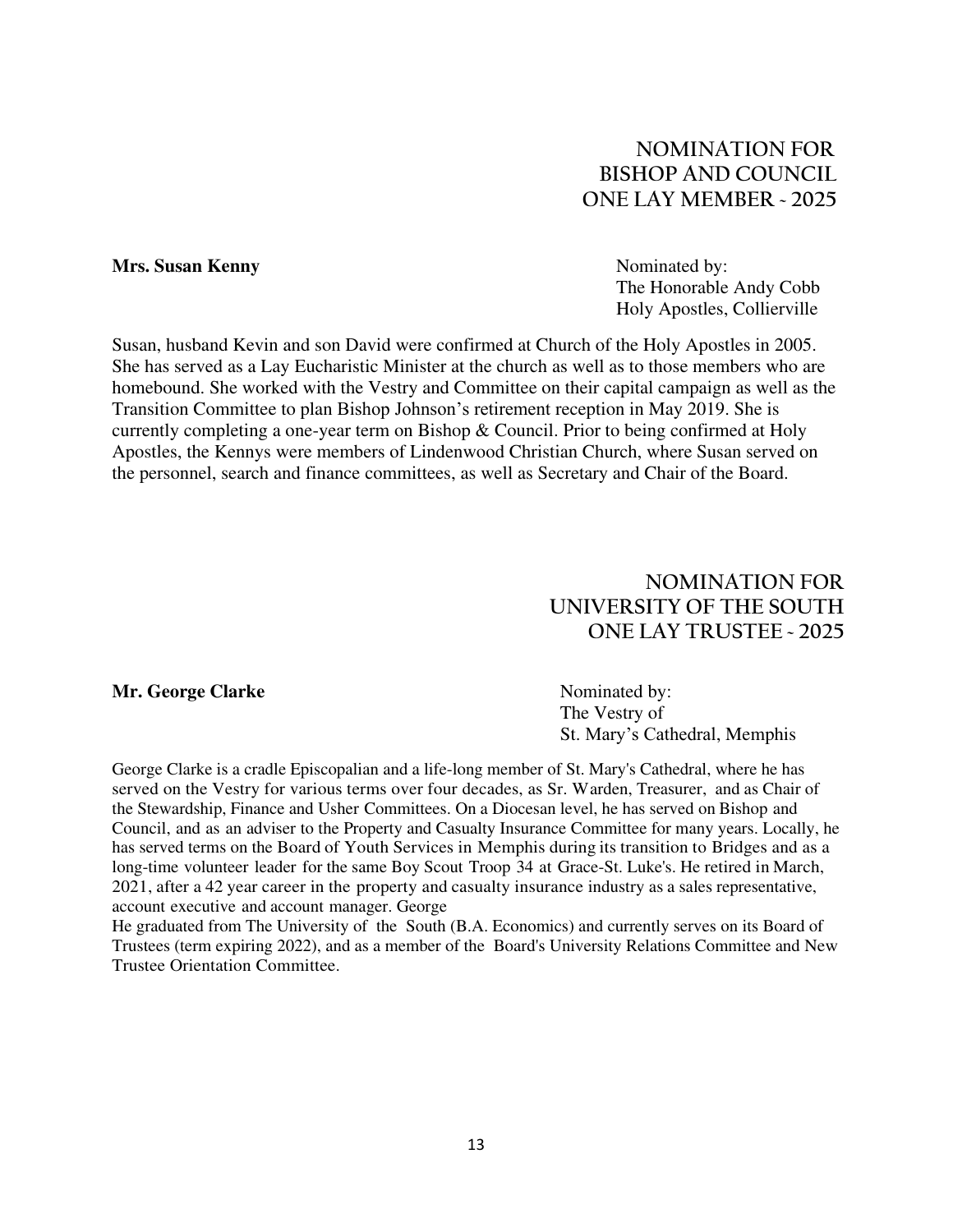# **NOMINATION FOR DISCIPLINARY BOARD ONE PRIEST OR DEACON ~ 2024**

#### **The Rev. Thomas Momberg** Nominated by:

 Jeane P. Chapman Holy Trinity Episcopal Church

The Rev. Thomas "Tom" Momberg was born in Cincinnati, Ohio, and moved to Memphis in 1962. He graduated from White Station High School in 1966 and Brown University in 1971 and was ordained a priest in the Episcopal Diocese of Chicago in 1986. Returning to Memphis in 2001, he began chaplaincy work at Methodist Healthcare, where he met his wife, the Rev. Eyleen Farmer. In 2014, he retired from full-time ministry, having served in a variety of settings and within several dioceses in the East, Mid-West, and South. Since, his work and passion has focused on ministry, racial healing and justice. Since 2019, he has served as priest-in-charge at Holy Trinity Episcopal Church. He's served on the countywide Juvenile Justice Consortium and as part of an advisory group for a Youth Advocacy Center in Shelby County and mentored atrisk youth. His Board position of the Lynching Sites Project of Memphis ends next month.

> **NOMINATION FOR DISCIPLINARY BOARD ONE LAY MEMBER ~ 2024**

**The Honorable John McQuiston** Moninated by:

 Ollie Rencher Grace St. Luke's

John McQuiston is a member of Grace St. Luke's in Memphis. He is an attorney with Evans Petree and has previously served on the Disciplinary Board.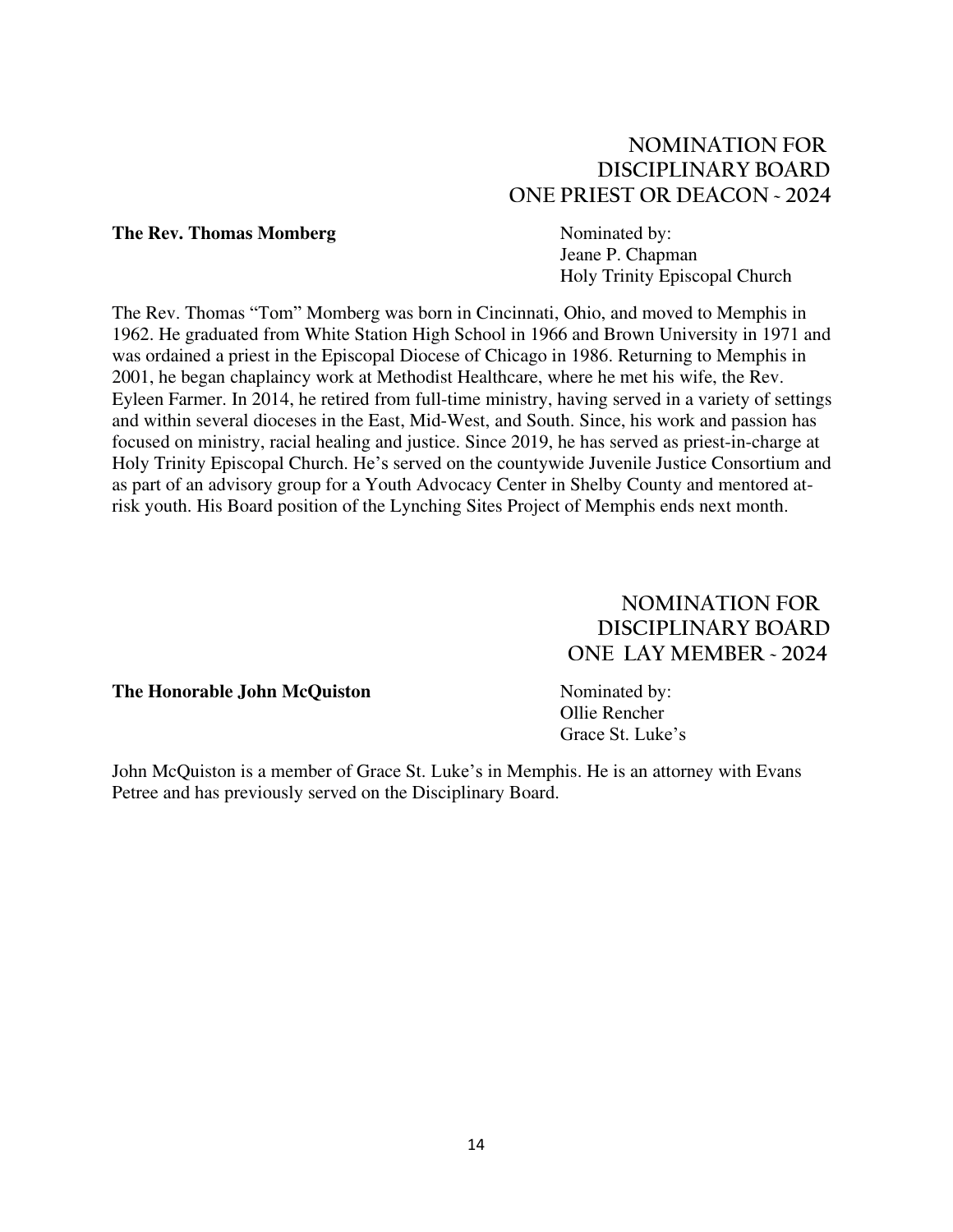## **RULES OF ORDER**

*1.02 During balloting, the Convention may take up other business which may be interrupted for the reports of tellers and additional ballots.*

#### **II. Committees**

- *2.01* The Bishop shall appoint as needed the following Convention Committees:
	- (1) On Elections
	- (2) On Status of Parishes and Missions
	- (3) On General Resolutions
	- (4) On Memorials, Greetings and Resolutions of Appreciation
	- (5) Such other as he deems desirable or as may be ordered by the Convention
- *2.02* The Bishop shall appoint the following Standing Committee as prescribed by the Canon or as otherwise required:
	- (1) On Canons
	- (2) On Church Pension Fund
- *2.03* Such committees as are instructed by the Bishop shall convene in advance of the opening of Convention to consider matters referred to them.
- *2.04* Reports of all Committees shall be in writing. All reports recommending action by the Convention shall be accompanied by Resolutions for such action.

#### **III. Resolutions**

- *3.01* Resolutions are submitted as the Canons may prescribe.
- *3.02* (a) All Resolutions to be presented to the Convention shall be submitted, in written form, to the Secretary forty-five (45) days prior to the opening of the Convention. These pre-filed Resolutions shall be distributed to each congregation, clergy and lay delegate within the Diocese no later than thirty (30) days prior to the first day of each Convention.

(b) Any Resolution not presented in accordance with paragraph (a) may be introduced to the Convention for consideration only by a two thirds (2/3) vote of Convention taken at the first business meeting.

 (c) Nothing in this Rule shall prevent the Bishop from introducing new matters to the Convention for consideration or action through his address to Convention; and nothing in this Rule shall prevent a committee of Convention from introducing new matters to Convention through its majority report. (d) The Bishop may refer any Resolution to a committee for such action as it deems proper.

- *3.03* All resolutions and amendments proposed thereto shall be in writing and shall contain the name, parish or mission, and city of the proponent.
- *3.04* Resolutions may be proposed only by: Clerical Members and Lay Delegates, the Bishop and Council, the Standing Committee on Canons, the Standing Committee on the Church Pension Fund, Vestries and Mission Councils. Each such resolution authored by a clergy or lay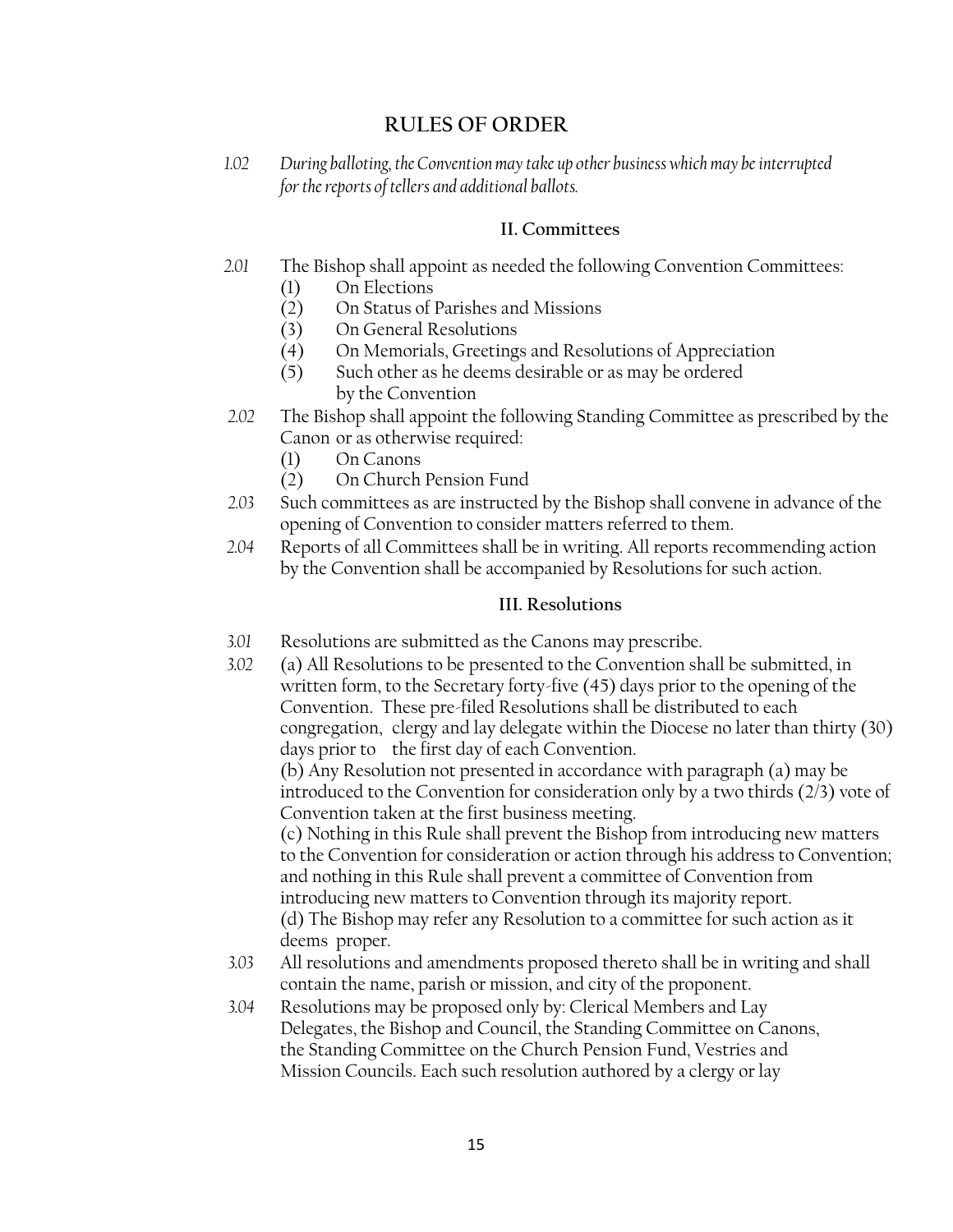delegate shall be endorsed by not less than two other clergy or lay delegates, all of whom are from different congregations.

- *3.05* The Bishop shall refer all resolutions to appropriate Convention Committees for consideration, recommendation and report to the Convention, provided, however, upon a vote of two-thirds of the Delegates present a resolution may be considered immediately.
- *3.06* Where two or more resolutions deal basically with the same subject, they shall be referred to the same Convention Committee. The Committee shall make every effort to consolidate them or otherwise assure their compatibility and should also make every effort to obtain the concurrence of the proponents concerned.
- *3.07* Each Convention Committee to which a resolution has been referred, after providing for a public hearing thereon, shall consider the form and substance of the resolution and in making its report shall recommend (a) for adoption, (b) for adoption with amendment, (c) for adoption of a substitute drafted by the Committee, (d) for rejection, with or without reasons, in which case the question shall be on the adoption of the resolution notwithstanding the recommendation of the Committee for rejection, (e) without recommendation, or (f) for discharge from further consideration because the subject matter had been included in another resolution, in which case the question shall be to discharge the Committee. After the motion to adopt or discharge has been seconded, the Committee Chairperson or other representative shall state the reasons for the Committee's recommendation. Thereafter, the proponent of the original resolution shall be recognized first if the proponent so desires. Amendments may be offered, including an amendment to substitute the proponent's original resolution for that recommended by the Committee.
- *3.08* Any Resolution which would require financial resources for its implementation, or any amendment to the diocesan budget as proposed, shall specify the source of any financial resources required for its implementation.

#### **IV. Motions in Order of Precedence**

*4.01* The following motions shall have priority in the order listed: The Mover

cannot interrupt a member who has the floor must be recognized, and

the motion must be seconded.

They are subject to the following further rules:

- (a) To Adjourn or to Recess
	- (1) Not debatable, if unqualified
	- (2) Not amendable
	- (3) Cannot be laid on table
	- (4) Majority vote
	- (5) The motion to adjourn shall always be in order, except that it shall not be offered when another member has the floor.
- (b) To Adjourn to Time Certain
	- (1) Debatable as to time
	- (2) Amendable as to the time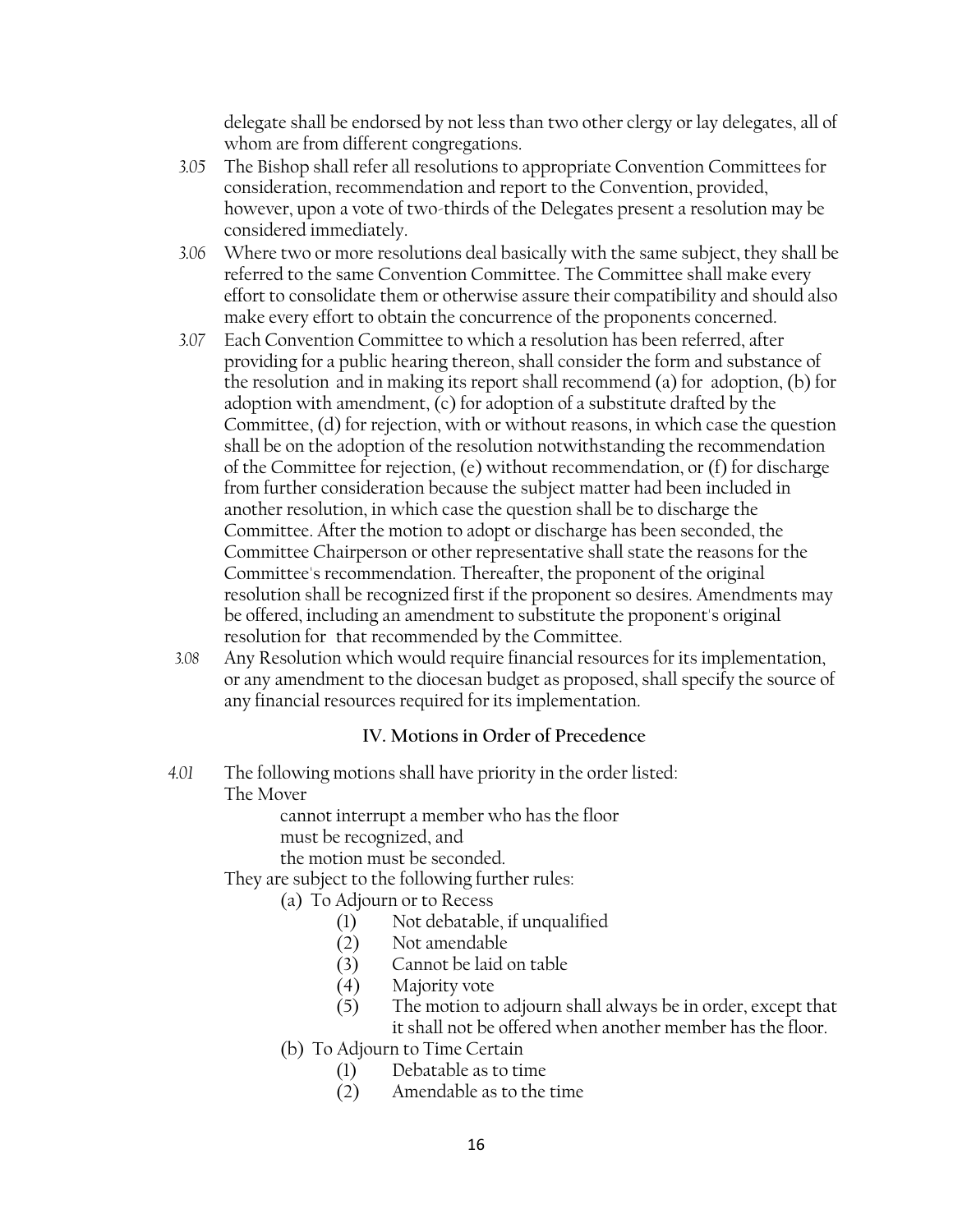- (3) Cannot be laid on table
- (4) Majority vote
- (c) To Lay on Table or To Table
	- (1) Not debatable
	- (2) Not amendable
	- (3) Cannot be laid on table
	- (4) Majority vote
- (d) To Vote Immediately or at Time Certain, or to Extend Debate
	- (1) Not debatable
	- (2) Amendable, as to time, if a time specified
	- (3) Cannot be laid on table
	- (4) Two-thirds majority vote
- (e) To Postpone to a Time Certain
	- (1) Debatable
	- (2) Amendable as to time
	- (3) May be laid on table
	- (4) Majority vote
- (f) To Commit or Recommit to any Committee
	- (1) Debatable, except as to a Convention Committee
	- (2) Amendable as to the Committee to which to be sent
	- (3) May be laid on table
	- (4) Majority vote
- (g) To Amend or To Substitute
	- (1) Amendments and Substitutes are debatable only when Main Question
	- (2) One Amendment may be made to each independent or separable portion of a Resolution and the right to amend extends only to one Amendment of that Amendment and to a Substitute and one Amendment thereto
	- (3) A Substitute and its Amendment may be laid on table, but cannot be otherwise voted on until original matter is perfected
	- (4) Majority vote
	- (5) Neither the Substitute nor its Amendment shall be voted on (except to lay on the table) until the original matter is perfected

#### **V. Motions Without Order or Precedence**

- *5.01* The following motions have no order of priority, but are subject to following rules:
	- (a) Appeal from Decision of Chair
		- (1) Debatable
		- (2) Not amendable
		- (3) May be laid on table
		- (4) Majority vote. A tie vote sustains Chair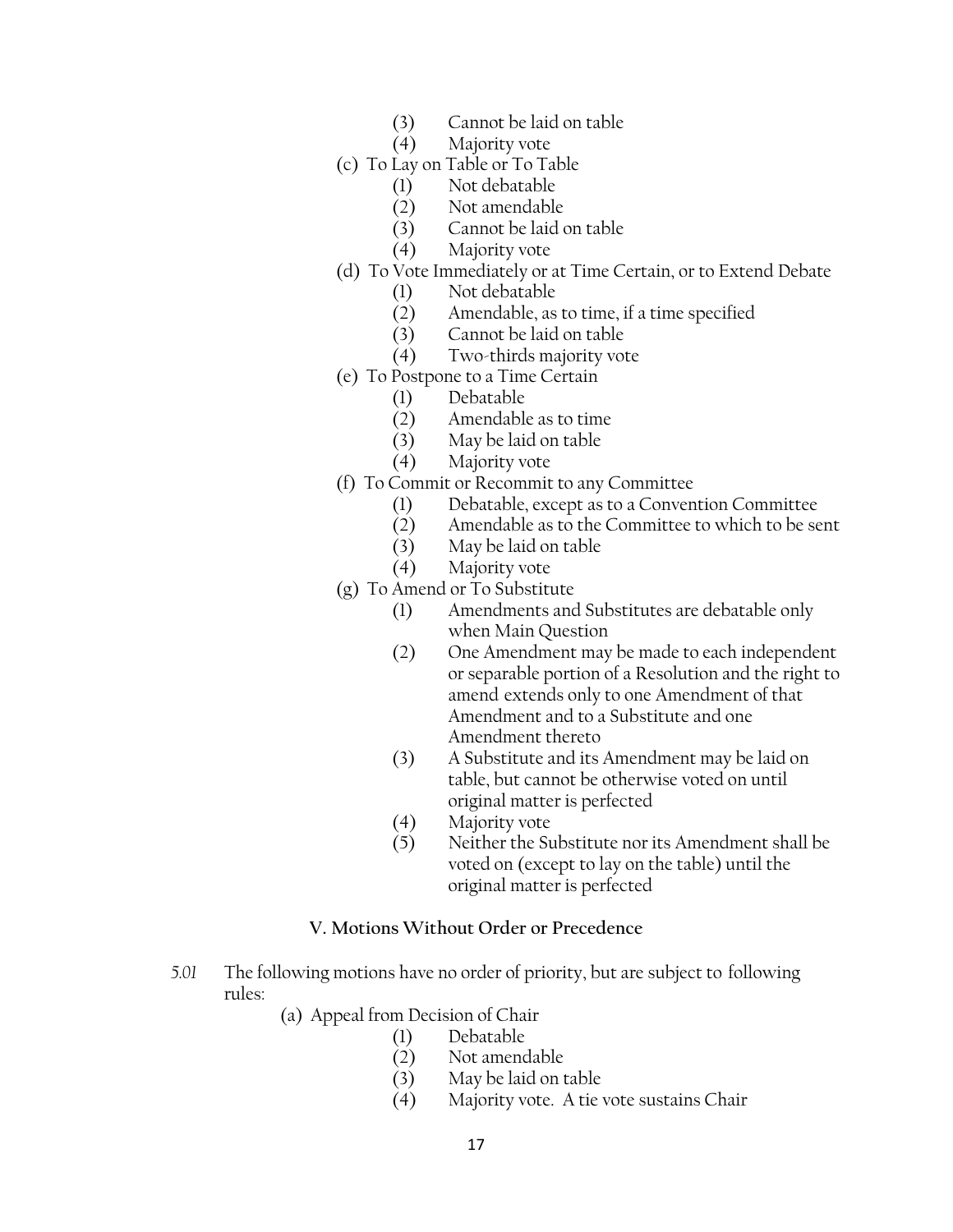- (5) Must be made immediately after decision
- (b) To take from Table
	- (1) Not debatable
	- (2) Not amendable
	- (3) Cannot be laid on table
	- (4) Majority vote
- (c) To Recall from Committee
	- (1) Debatable
	- (2) Amendable
	- (3) May be laid on table
	- (4) Two-thirds majority vote
- (d) To Create Special Order of Day for Particular Time
	- (1) Debatable
	- (2) Amendable as to time
	- (3) Cannot be laid on the table
	- (4) Two-thirds majority vote
- (e) Call for Order of the Day
	- (1) Mover may interrupt a member who has the floor and is
	- not required to be recognized or to have a second
	- (2) Not debatable
	- (3) Not Amendable
	- (4) Cannot be laid on table
	- (5) No vote required, but two-thirds majority vote is necessary
	- to suspend general or special order
- (f) To Suspend the Rules or Take Up Business Out of Order
	- (1) Debatable
	- (2) Not amendable
	- (3) Cannot be laid on table
	- (4) Two-thirds majority vote
- (g) To Divide the Question
	- (1) Not debatable<br>(2) Can be amende
	- Can be amended
	- (3) Cannot be laid on table
	- (4) Majority vote, if vote required
	- (5) May be made without being recognized and even though another member has the floor
	- (6) If the Question under debate contains several distinct propositions, which are independent of each other, at the request of any members the same shall be divided and a separate vote shall be taken, but the motion to strike out and to insert shall be divisible.
	- (7) If the propositions relate to the same subject, and yet each part can stand alone, they may be divided only on a regular motion and vote.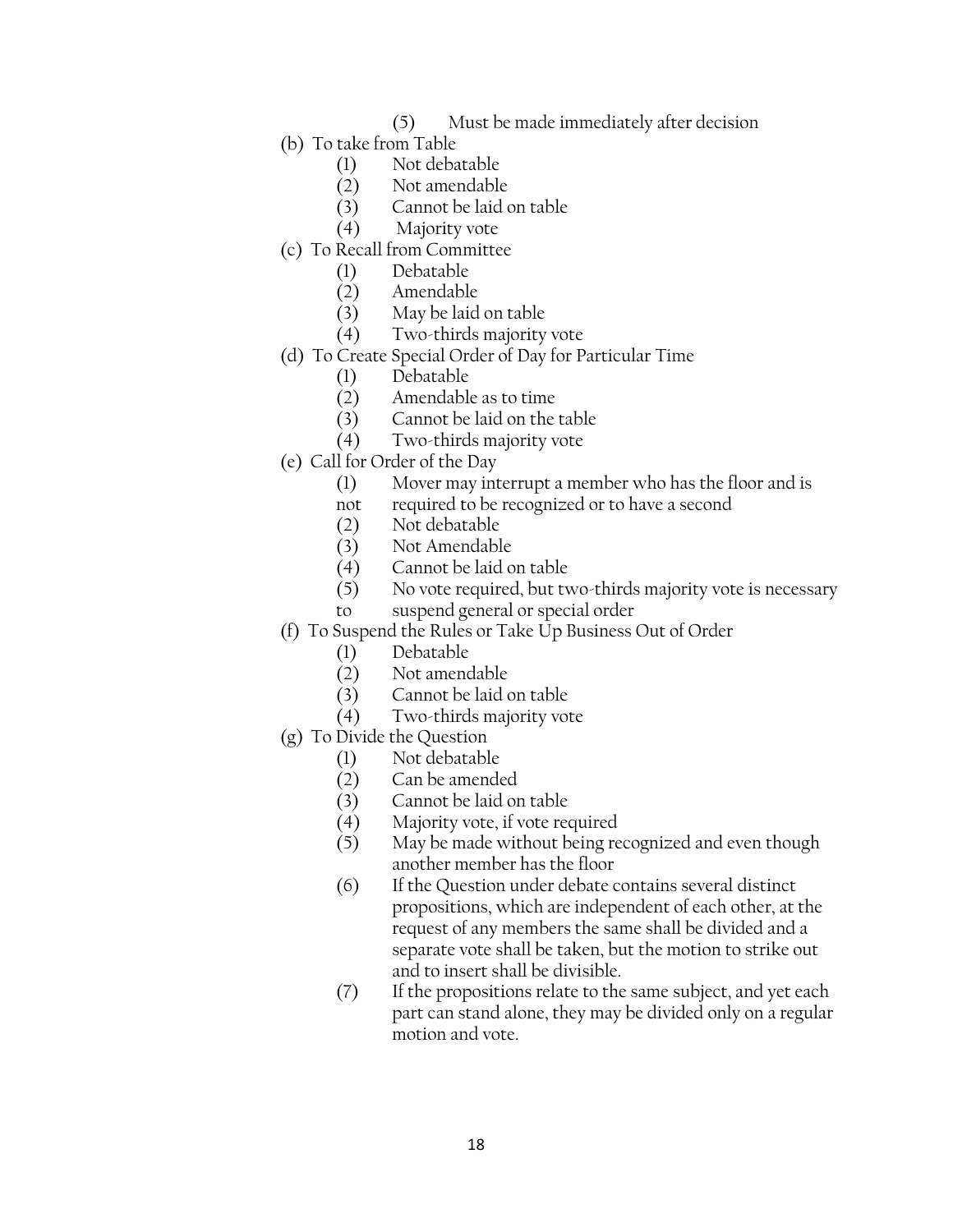#### **VI. Reconsideration**

- *6.01* Neither a Question once determined, nor one of like import, shall again be brought before the Convention, except on motion to reconsider made by one who voted in the majority and seconded by another who voted in the majority.
- *6.02* Motions to reconsider are subject to the following further rules:
	- (1) Debatable when motion to be reconsidered is debatable
	- (2) Not amendable
	- (3) May be tabled
	- (4) Two-thirds majority vote
	- (5) No question can be twice considered unless it was materially amended after its first reconsideration.

#### **VII. Decorum and Debate**

- *7.01* No member shall absent himself from the Convention, unless he has leave or be unable to attend.
- *7.02* No member shall address the Convention or make any motion until after recognition by the Bishop, except to make a parliamentary inquiry, a point of order, or a motion not requiring recognition.
- *7.03* When any Delegate is about to speak, he shall address himself to the Bishop, state his name, parish or mission, and confine himself strictly to the point of debate.
- *7.04* Except by leave of the Convention, no Delegate shall speak more than twice in the same debate nor longer than five minutes at one time.

#### **VIII. Voting**

*8.01* Nominations for Deputies to the General Convention, Standing Committee, members of the Bishop and Council and Trustees of the University of the South which are in writing and contain the Nominee's name, parish or mission, and city and not more than one hundred fifty words (150) of biographical information including past and present service of the nominee to the Church at all levels and received in the office of the Secretary by the first day of the month preceding the month of the Convention shall be included in the Convention brochure. Additional written nominations for these offices may be made in like manner by filing with the Secretary prior to the first noon. All written nominations shall be posted at the Convention. All such nominations shall contain the name, parish or mission, and city of the nominator who shall obtain the nominee's consent and willingness to serve prior to submitting nomination. Nominations may be made only by the Bishops of this Diocese and the Clergy and Lay Delegates, and any other person authorized by Canon to submit Resolutions.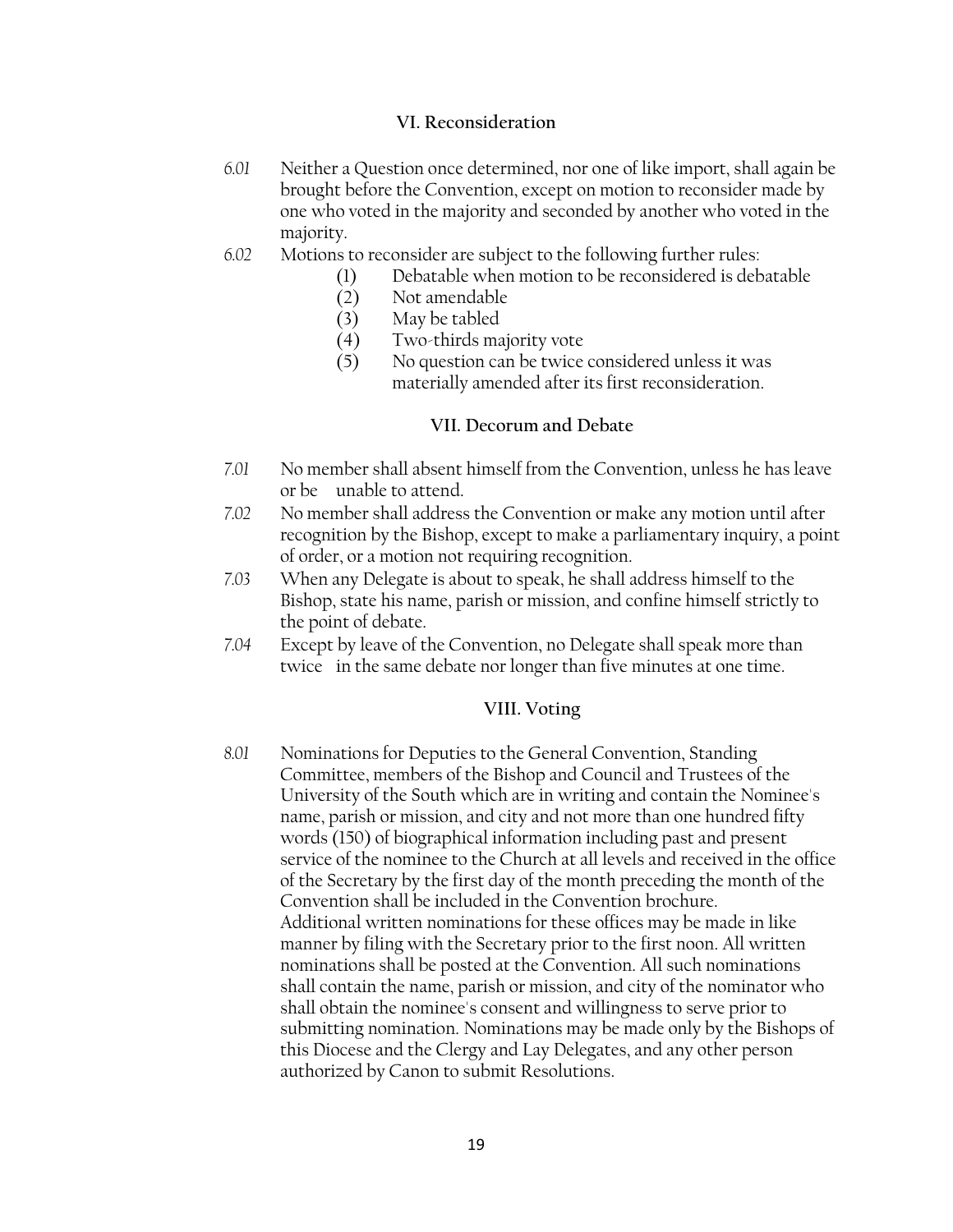- *8.02* Balloting for the offices set forth in 8.01 shall commence not earlier 1:00 P.M. following the first noon. After any second ballot of any election, the ballot shall be shortened, if necessary, to have only two (2) more nominees remaining on the ballot than the number of vacancies to be filled.
- *8.03* In elections of Deputies of the General Convention and of Members of the Bishop and Council and the Standing Committee a majority of the votes cast shall be necessary to election. In all other elections, including that of alternate Deputies to the General
- *8.04* Unless otherwise expressly provided, any rule requiring a two-thirds majority shall be construed to mean the affirmative vote of two-thirds of the Delegates present and voting.
- *8.05* Ballots with more votes than there are positions to be filled shall be declared invalid.

#### **IX. Committee of the Whole**

 *9.01* Whenever so ordered by a vote of a majority of the members present, the Convention may go into Committee of the Whole for the consideration of any matter.

#### **X. Unanimous Consent**

 *10.01* By unanimous consent, any action may be taken that is not in contravention of any provision of the Constitution or the Canons.

#### **XI. General Regulation**

 *11.01* Except with the express permission of the Bishop or when otherwise ordered by majority vote of the Convention, no books, pamphlets or other printed matter may be distributed within the Convention Hall, or be placed on the seats or desks of the Delegates; but this prohibition shall not apply to Resolutions, reports, and other documents prepared or distributed by the Secretary or to ballots for elections.

#### **XII. Robert's Rules of Order**

 *12.01* Except when in conflict with the Constitution or Canons, or any Rules herein contained, the latest edition of Robert's Rules of Order shall govern the interpretation of these Rules and procedures to be followed.

#### **XIII. Amendments**

 *13.01* These Rules may be amended at any time by a two-thirds majority vote of the members present.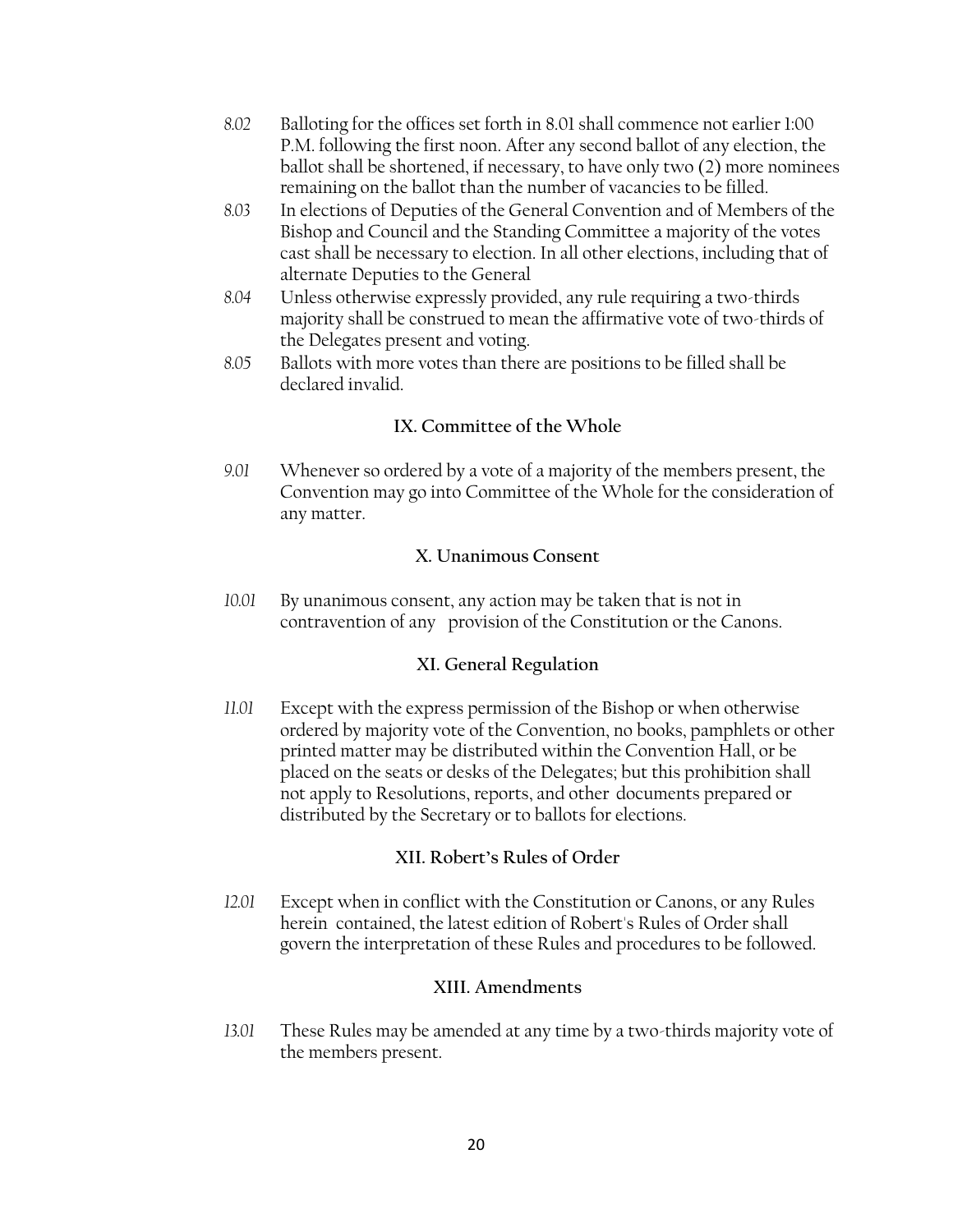*(As stated in Preamble A of the Canons of The Diocese of West Tennessee, "*He, his, him *shall mean and include* she, her, hers." *This inclusivity applies to the Rules of Order as well.)* 

#### **THE EPISCOPAL DIOCESE OF WEST TENNESSEE**

#### **40th ANNUAL MEETING OF THE CONVENTION - NOVEMBER 19, 2021**

#### **SPECIAL RULES OF ORDER**

Because of health and safety issues relating to COVID-19, the 40<sup>th</sup> Annual Meeting of the Convention of the Episcopal Diocese of West Tennessee will be held in multiple locations connected by audio and video. Having smaller groups meet in several locations is considered by medical and science experts to be safer than holding a large meeting in a single location. Certain modifications and limitations on the provisions for meetings of the Convention in the Canons and Rules of Order are set forth in these Special Rules of Order to accommodate an electronic meeting.

The Rules of Order in effect for the 39<sup>th</sup> Annual Meeting of the Convention held in 2020 shall apply to the  $40<sup>th</sup>$  Annual Meeting, provided that at the  $40<sup>th</sup>$  Annual Meeting the following Special Rules of Order shall supersede any Rule of Order or any rule set forth in Robert's Rules of Order to the extent of any conflict or inconsistency. These Special Rules shall not apply to any subsequent Special Meeting or Annual Meeting of the Convention unless adopted at such meeting with any appropriate amendments.

All references to the Canons in these Special Rules are references to the Canons of the Episcopal Diocese of West Tennessee unless expressly designated otherwise.

#### **Special Rule of Order SR-1 (COVID Safety):**

The 40<sup>th</sup> Annual Meeting of the Convention will be held at various host sites connected by audio and video in accordance with the provisions of Canon 24.3(b), which requires that all "members [of the Convention] have the opportunity to see, read or hear the proceedings substantially concurrently with their occurrence, vote on matters submitted to the members, pose questions and make comments." All persons at Convention host sites must abide by the COVID guidelines of the Diocese in place as of the date of the 40<sup>th</sup> Annual Meeting.

#### **Special Rule of Order SR-2 (Persons Present at Sites):**

Other than registered volunteers at Convention host sites, the only persons permitted to be physically in the room at the host site that is set up for audio and video communications of the Convention are the Clergy and Lay Delegates who are registered for that host site. Alternate Delegates who are registered for the host site may check in and sit in a designated area for Alternates. Lay Delegates and Alternates Delegates must go to the check in station together if a Lay Delegate wishes to switch places with an Alternate Delegate.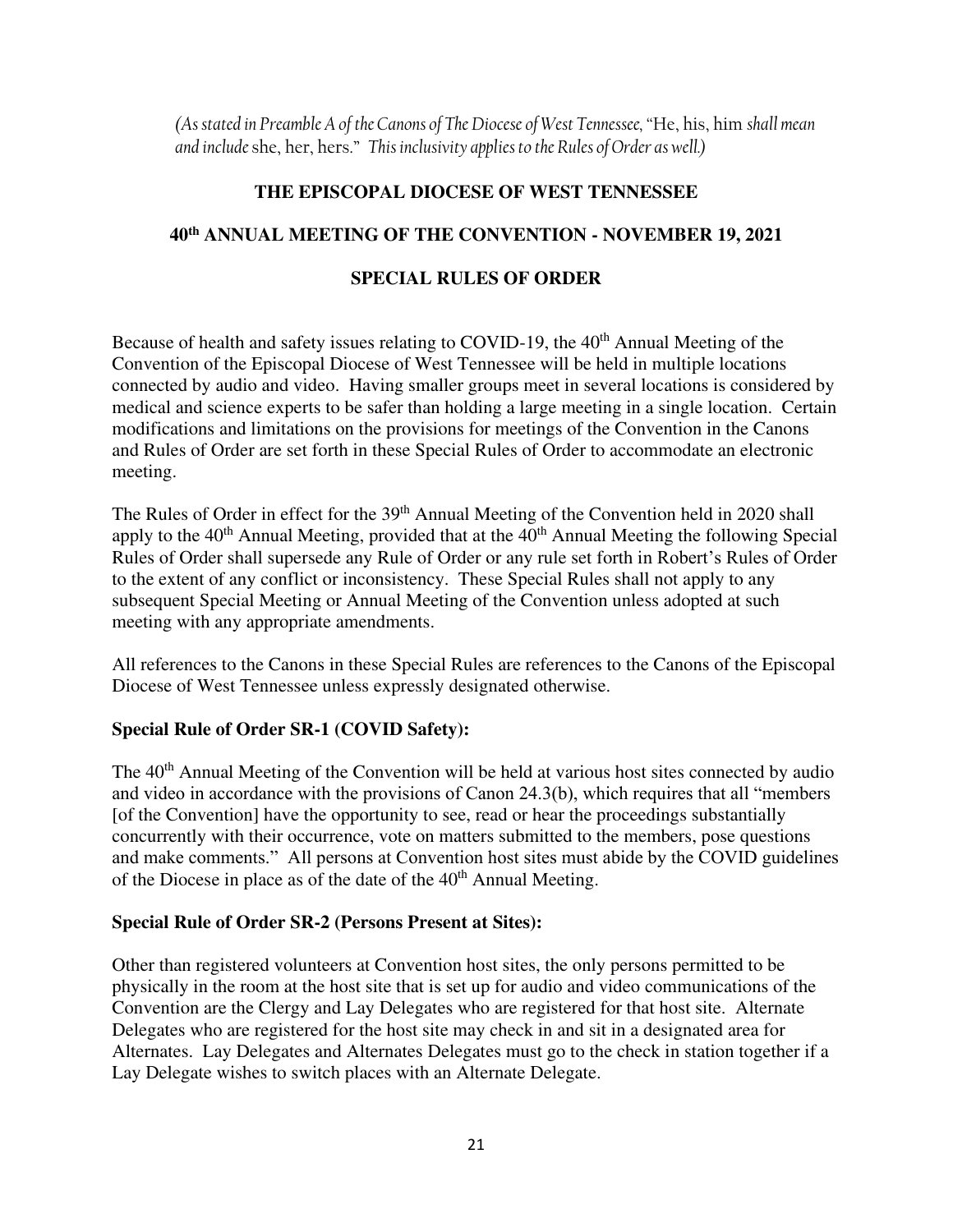Clergy and Lay Delegates entitled to vote must be present at the Convention host site to which they were assigned in order to have seat, voice or vote at the 40<sup>th</sup> Annual Meeting. Delegates who are unable to attend at their assigned host site may view the proceedings remotely without seat or voice.

Licensed Clergy who are in charge of a Faith Community and who are registered may sit with their congregations and will have seat and voice, but will not be entitled to vote.

Unless also attending the  $40<sup>th</sup>$  Annual Meeting as a Delegate, appearing in the Order of Business or speaking at the request of the Bishop, the right under Canon I.6 of the Vice-Chancellors, the Registrar, the Historiographer, the lay members of the Standing Committee and of the Bishop and Council, the Chairman of the Finance Committee, and the President of The West Tennessee Endowment Corporation to have seat and voice is suspended for the  $40<sup>th</sup>$  Annual Meeting. These persons may, however, view the proceedings remotely without seat or voice.

#### **Special Rule of Order SR-3 (Nominations for Vacancies):**

Consistent with Rule of Order 8.03, all nominations for vacancies to be filled must be delivered to the Canon to the Ordinary [\(salexander@episwtn.org\)](mailto:salexander@episwtn.org) no later than **noon** on the date of the 40th Annual Meeting. Incomplete nomination forms will not be accepted. Any required information that cannot be verified prior to noon on November 19, 2021 will result in the nomination being disqualified. Nominations must be made by any of the following: the Ecclesiastical Authority, any Clergy, Lay Delegate, the Secretary, the Treasurer, the Chancellor, any Vice-Chancellors, the Registrar, the Archivist, and any members of Bishop and Council, the Standing Committee, the Standing Committee on Constitution and Canons, Vestries and Mission Councils.

#### **Special Rule of Order SR-4 (Acclamation/Voting Process/Balloting):**

Balloting for offices will be done by electronic voting. In the event of a failure of the electronic voting system, paper ballots will be distributed or another appropriate method of voting approved by the Parliamentarian.

MOTION FOR VOTING BY ACCLAMATION: In circumstances under which a vote by acclamation in lieu of casting a ballot would otherwise be appropriate (*e.g.,* when there is only one nominee for a vacancy or when the Bishop has presented a slate of nominees), the following procedure will apply:

A motion to approve the nominees in the uncontested elections as a group by acclamation must be made and seconded. The Bishop will ask if there is any discussion, which will be heard and considered. The procedure set forth below will be used for approving multiple uncontested elections as a group, provided that an opportunity will be given for any voting member of the Convention to request that one or more uncontested elections be removed from the group and voted on electronically.

VOTING PROCESS: The Convention will vote on the motion as follows: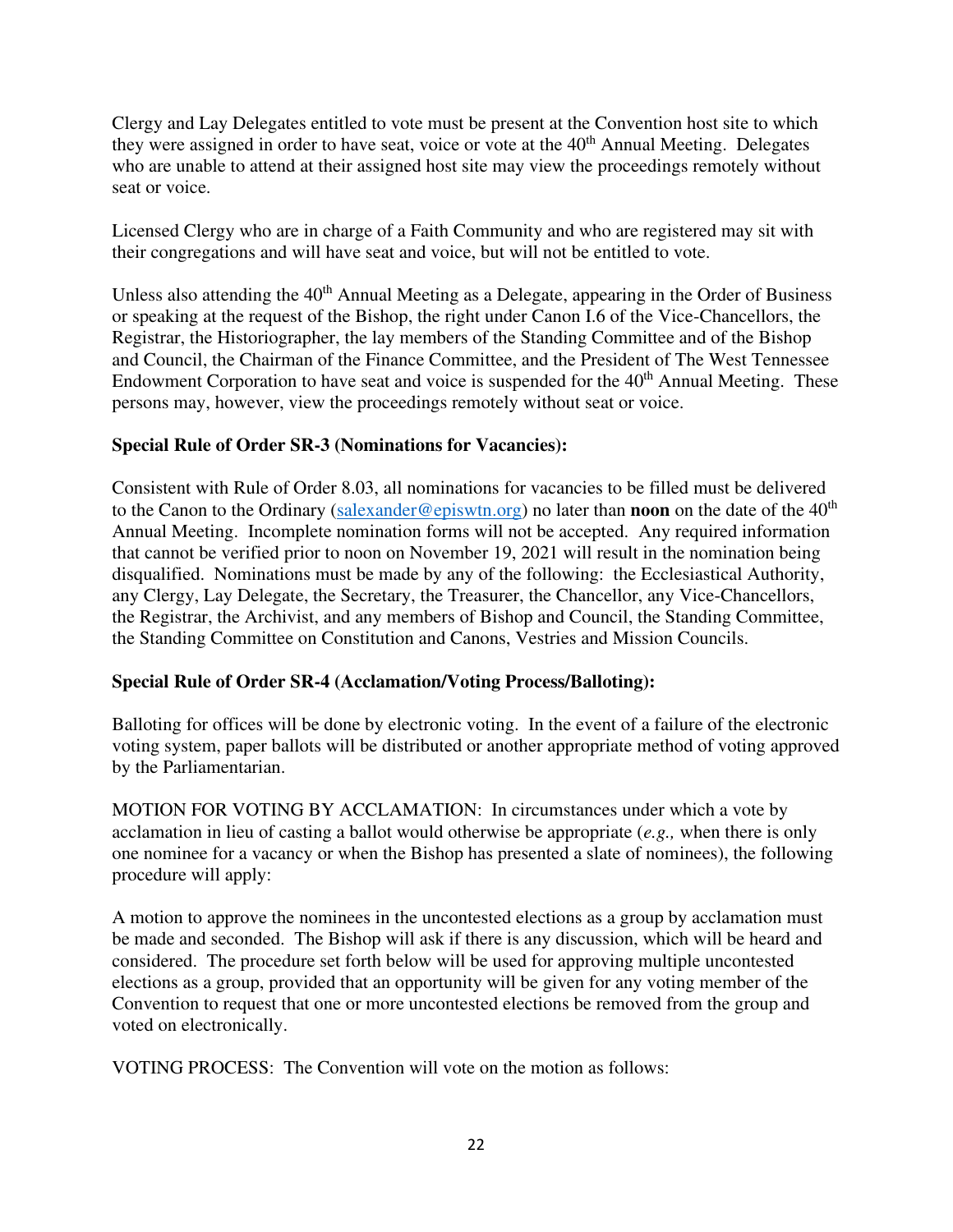The Bishop will ask for a show of hands at each host site of those voting in favor of the motion and the delegates voting in favor will raise their hands. The vote counters at each host site will count the number of votes in favor and give the number to the designated Communicator at the host site. The designated Communicator will report the number to the Secretary of Elections.

The Bishop will then ask for a show of hands at each host site of those voting against the motion. The vote counters at each host site will count the number of votes in opposition and give the number to the designated Communicator. The designated Communicator will report the number to the Secretary of Elections.

VOTING OTHER THAN ELECTION BALLOTING: The foregoing voting process will be used for voting other than balloting, such as voting on motions and amendments, including but not limited to voting to adopt these Rules of Order and voting to approve the Diocesan Budget.

INVALID BALLOT – MUST VOTE FOR THE NUMBER OF PEOPLE ANNOUNCED: The Bishop will announce how many persons are to receive votes for a vacancy. Ballots for that election will not be counted if they do not show votes for the number of people announced by the Bishop.

#### **Special Rule of Order SR-5 (Elections Requiring Majority Votes):**

Notwithstanding anything in Rules of Order 8.02 and 8.03 to the contrary, the following shall apply to the elections at the  $40<sup>th</sup>$  Annual Meeting.

In the event that there is a vacancy in more than one term for positions for any office for which a majority of votes is required to elect a nominee, and there are more nominees for one vacancy than are needed to fill the vacancy and no nominees for the other vacancy, a single ballot may be used in which all the nominees are voted upon. The nominee who first obtains a majority of the votes or who obtains a majority with the highest number in a single ballot will be elected to the vacancy with the longer term. The next nominee to obtain a majority of the votes will be elected to the vacancy with the shorter term.

#### **Special Rule of Order SR-6 (Reports of Diocesan Committees):**

Other than the Report of the Treasurer relating to the budget and the financial condition of the Diocese, all reports of Diocesan Committees and other organizations entitled to make reports shall be submitted as written reports and no oral presentation shall be made except at the discretion of the Bishop.

#### **Special Rule of Order SR-7 (Resolutions):**

Consistent with the provisions of Canon 9.2 setting forth the responsibility of Bishop and Council to exercise all powers of the Convention between meetings of the Convention other than certain enumerated powers, any resolution filed for consideration by the  $40<sup>th</sup>$  Annual Meeting, other than Courtesy Resolutions, shall be referred to Bishop and Council, which may take up the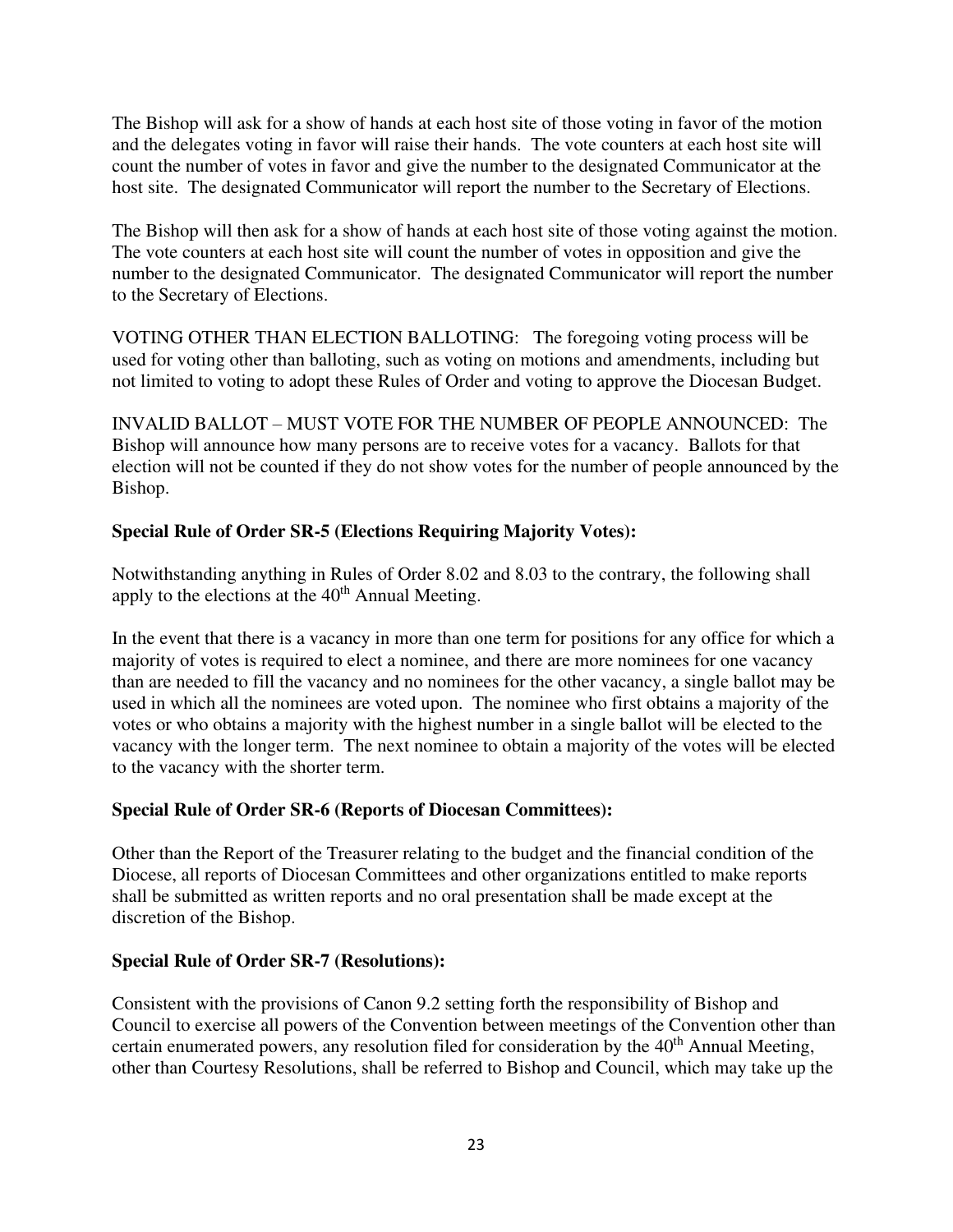resolution for consideration in the interim following the 40<sup>th</sup> Annual Meeting or refer the matter for consideration at the 41<sup>st</sup> Annual Meeting of the Convention.

#### **Special Rule of Order SR-8 (Motions, Addressing the Convention):**

A person entitled to make a motion, request a clarification, or otherwise address the Convention shall approach the designated Moderator at the host site and inform the Moderator of the nature of the request. The Moderator will announce over the microphone to the Bishop the name of the person, the person's Faith Community and the nature of the request. If the Bishop recognizes the person making the request, the person will address the Convention over the microphone.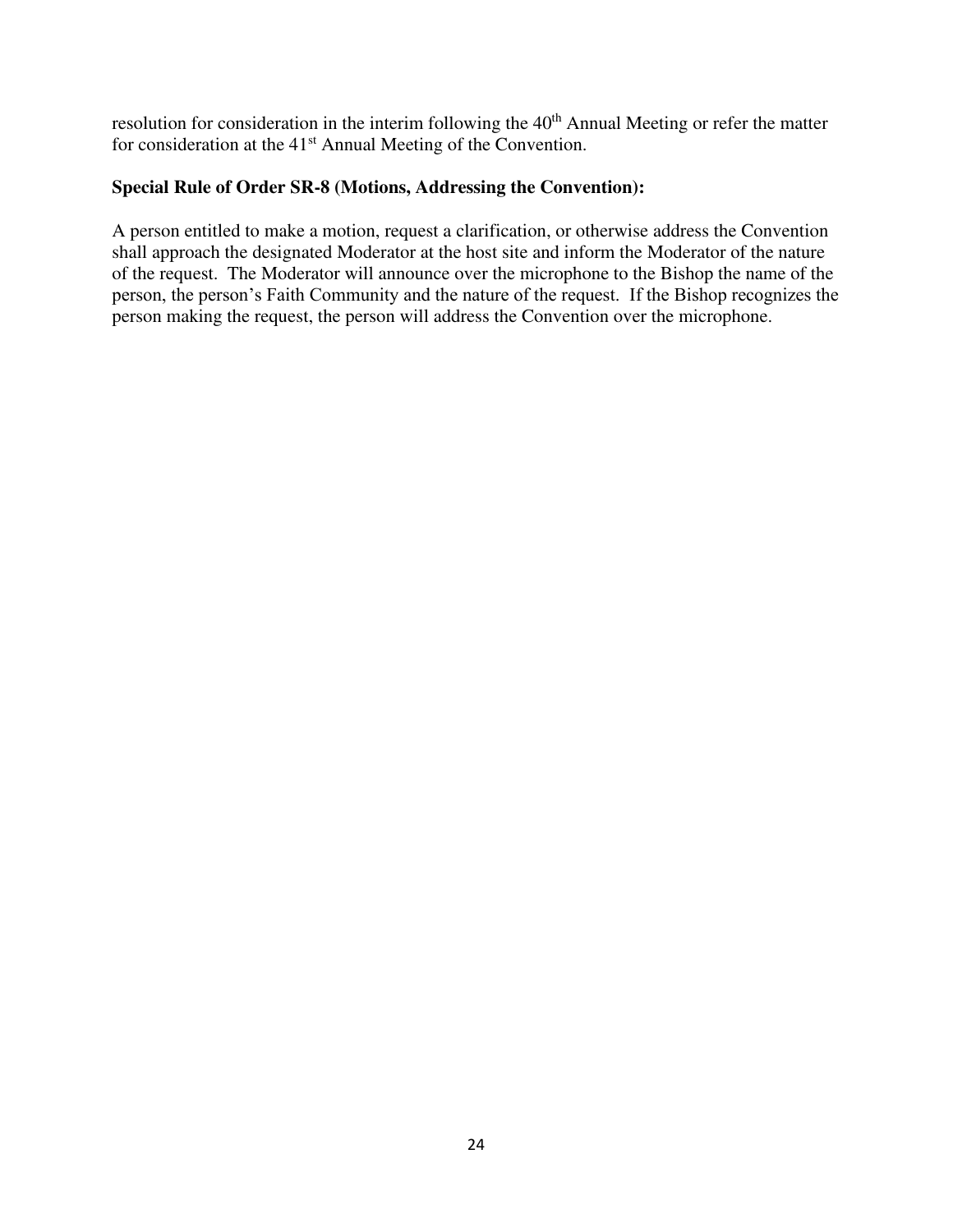# **Morning Prayer: Friday, November 19**

Grace to you and peace from God our Father and from the Lord Jesus Christ. *Philippians 1:2*

Officiant Let us confess our sins against God and our neighbor.

**Most merciful God, we confess that we have sinned against you in thought, word, and deed, by what we have done, and by what we have left undone. We have not loved you with our whole heart; we have not loved our neighbors as ourselves. We are truly sorry and we humbly repent. For the sake of your Son Jesus Christ, have mercy on us and forgive us; that we may delight in your will, and walk in your ways, to the glory of your Name. Amen.** 

| Officiant | Almighty God have mercy on us, forgive us all our sins through our<br>Lord Jesus Christ, strengthen us in all goodness, and by the power of the                                       |
|-----------|---------------------------------------------------------------------------------------------------------------------------------------------------------------------------------------|
|           | Holy Spirit keep us in eternal life. Amen.                                                                                                                                            |
| Officiant | Lord, open our lips.                                                                                                                                                                  |
| People    | And our mouth shall proclaim your praise. Glory to the Father, and<br>to the Son, and to the Holy Spirit: as it was in the beginning, is now,<br>and will be forever. Amen. Alleluia. |

The earth is the Lord's for he made it: **Come let us adore him.** 

## **Venite**

*Psalm 95:1-7*

**Come, let us sing to the Lord; let us shout for joy to the Rock of our salvation. Let us come before his presence with thanksgiving and raise a loud shout to him with psalms.** 

**For the Lord is a great God, and a great King above all gods.** 

**In his hand are the caverns of the earth, and the heights of the hills are his also.** 

**The sea is his, for he made it, and his hands have molded the dry land.** 

**The earth is the Lord's for he made it: Come let us adore him.** 

**Come, let us bow down, and bend the knee, and kneel before the Lord our Maker.** 

**For he is our God, and we are the people of his pasture and the sheep of his hand.** 

**Oh, that today you would hearken to his voice!**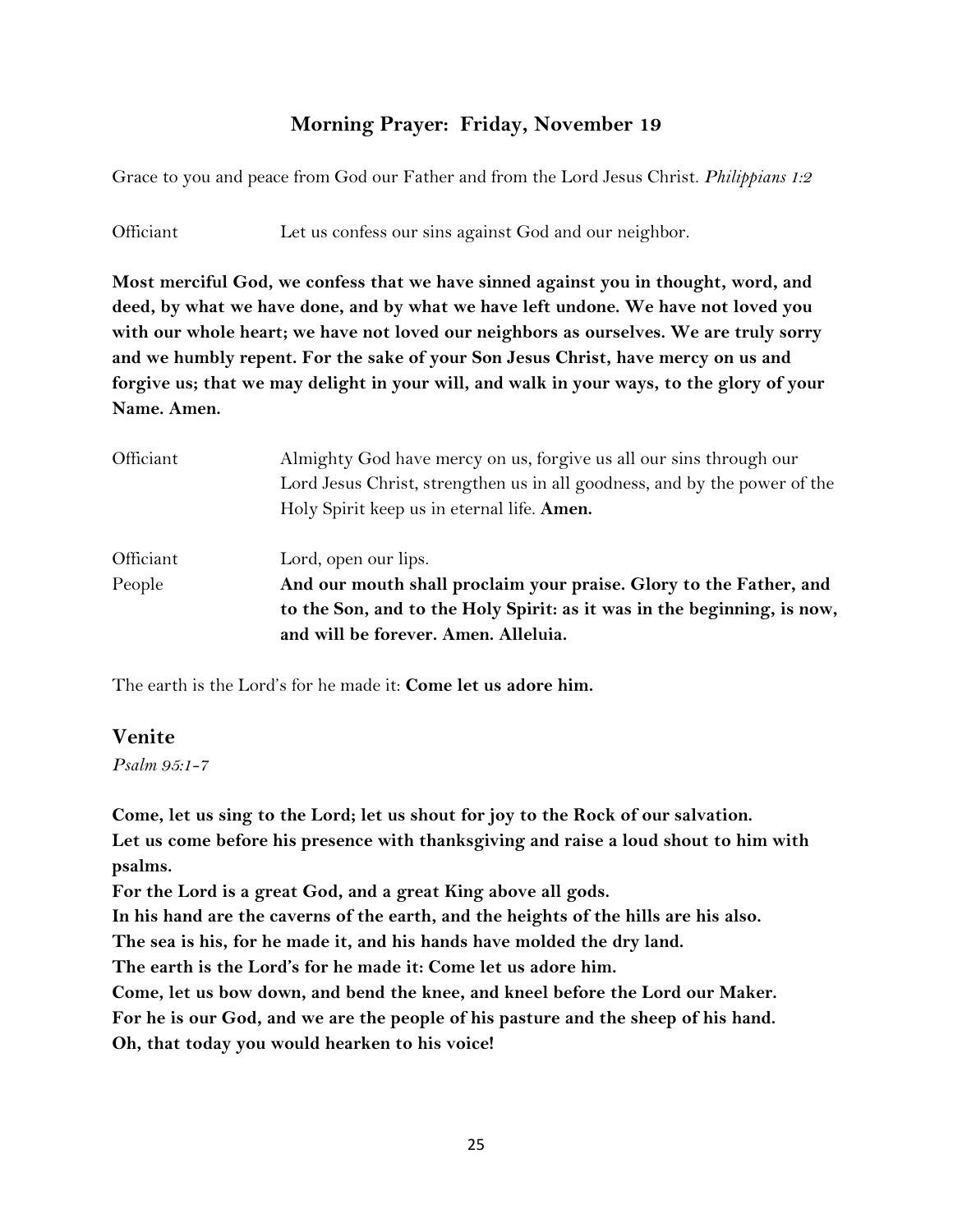#### **Psalm**

*Psalm 121* 

**I lift up my eyes to the hills; from where is my help to come? My help comes from the Lord, the maker of heaven and earth***.*  **He will not let your foot be moved and he who watches over you will not fall asleep. Behold, he who keeps watch over Israel shall neither slumber nor sleep; The Lord himself watches over you; the Lord is your shade at your right hand, So that the sun shall not strike you by day, nor the moon by night. The Lord shall preserve you from all evil; it is he who shall keep you safe. The Lord shall watch over your going out and your coming in, from this time forth for evermore.** 

**Glory to the Father, and to the Son, and to the Holy Spirit: as it was in the beginning, is now, and will be forever. Amen.** 

#### **The First Lesson**

*I Thessalonians 5* 

A reading from the First Letter to the Thessalonians

Now concerning the times and the seasons, brothers and sisters, you do not need to have anything written to you. For you yourselves know very well that the day of the Lord will come like a thief in the night. When they say, "There is peace and security", then sudden destruction will come upon them, as labor pains come upon a pregnant woman, and there will be no escape! But you, beloved, are not in darkness, for that day to surprise you like a thief; for you are all children of light and children of the day; we are not of the night or of darkness. So then, let us not fall asleep as others do, but let us keep awake and be sober; for those who sleep sleep at night, and those who are drunk get drunk at night. But since we belong to the day, let us be sober, and put on the breastplate of faith and love, and for a helmet the hope of salvation. For God has destined us not for wrath but for obtaining salvation through our Lord Jesus Christ, who died for us, so that whether we are awake or asleep we may live with him. Therefore encourage one another and build up each other, as indeed you are doing.

But we appeal to you, brothers and sisters, to respect those who labor among you, and have charge of you in the Lord and admonish you; esteem them very highly in love because of their work. Be at peace among yourselves. And we urge you, beloved, to admonish the idlers, encourage the faint-hearted, help the weak, be patient with all of them. See that none of you repays evil for evil, but always seek to do good to one another and to all. Rejoice always, pray without ceasing, give thanks in all circumstances; for this is the will of God in Christ Jesus for you. Do not quench the Spirit. Do not despise the words of prophets, but test everything; hold fast to what is good; abstain from every form of evil.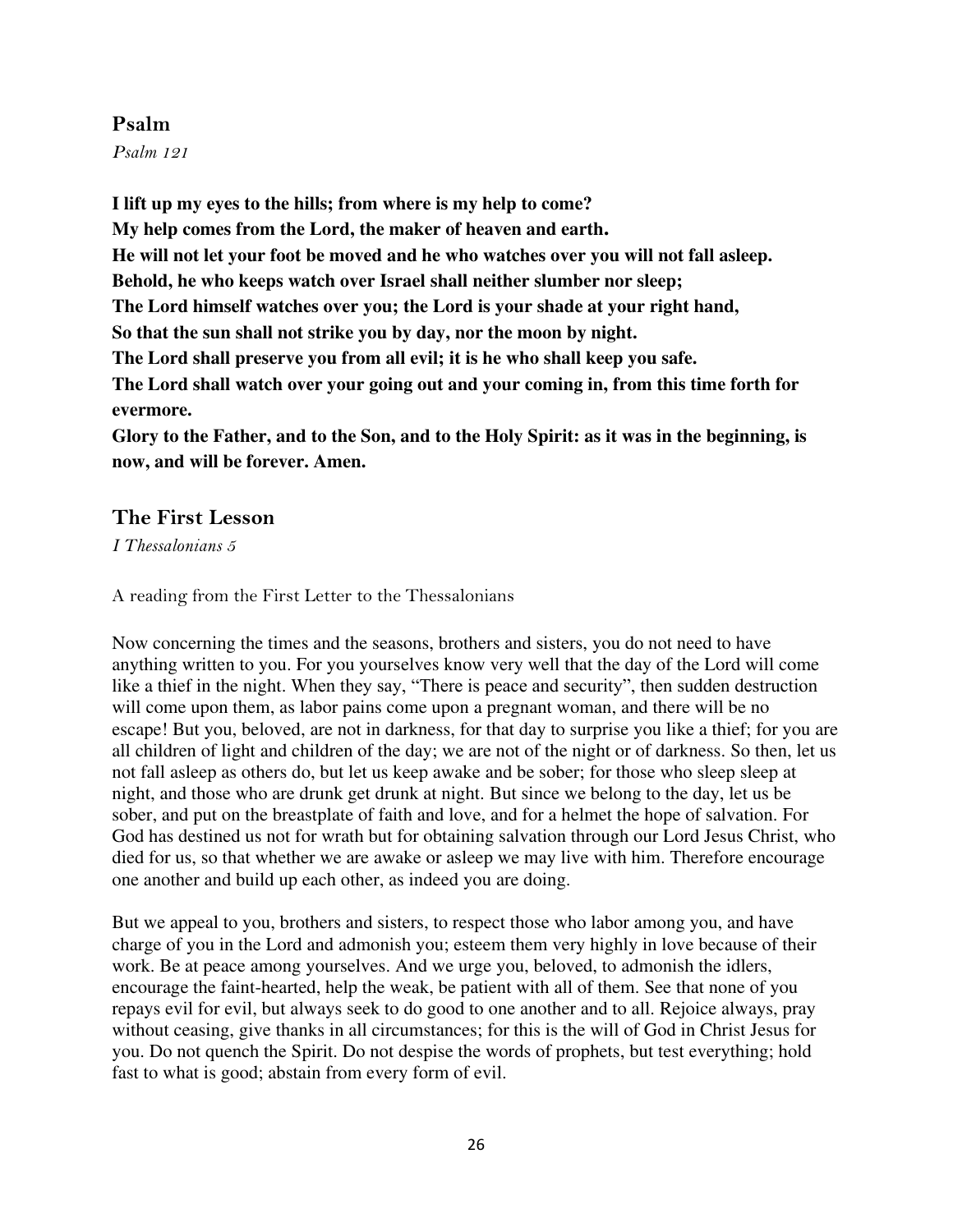May the God of peace himself sanctify you entirely; and may your spirit and soul and body be kept sound and blameless at the coming of our Lord Jesus Christ. The one who calls you is faithful, and he will do this.

Beloved, pray for us. Greet all the brothers and sisters with a holy kiss. I solemnly command you by the Lord that this letter be read to all of them. The grace of our Lord Jesus Christ be with you.

The Word of the Lord. **Thanks be to God.**

## **Canticle 18 A Song to the Lamb**

*Dignus es*

**Splendor and honor and kingly power are yours by right, O Lord our God,** 

**For you created everything that is, and by your will they were created and have their being;** 

**And yours by right, O Lamb that was slain, for with your blood you have redeemed for God,** 

**From every family, language, people and nation, a kingdom of priests to serve our God. And so, to him who sits upon the throne, and to Christ the Lamb,** 

**Be worship and praise, dominion and splendor, for ever and for evermore.** 

# **The Apostles' Creed**

**I believe in God, the Father almighty, creator of heaven and earth; I believe in Jesus Christ, his only Son, our Lord. He was conceived by the power of the Holy Spirit and born of the Virgin Mary. He suffered under Pontius Pilate, was crucified, died, and was buried. He descended to the dead. On the third day he rose again. He ascended into heaven, and is seated at the right hand of the Father. He will come again to judge the living and the dead. I believe in the Holy Spirit, the holy catholic Church, the communion of saints, the forgiveness of sins**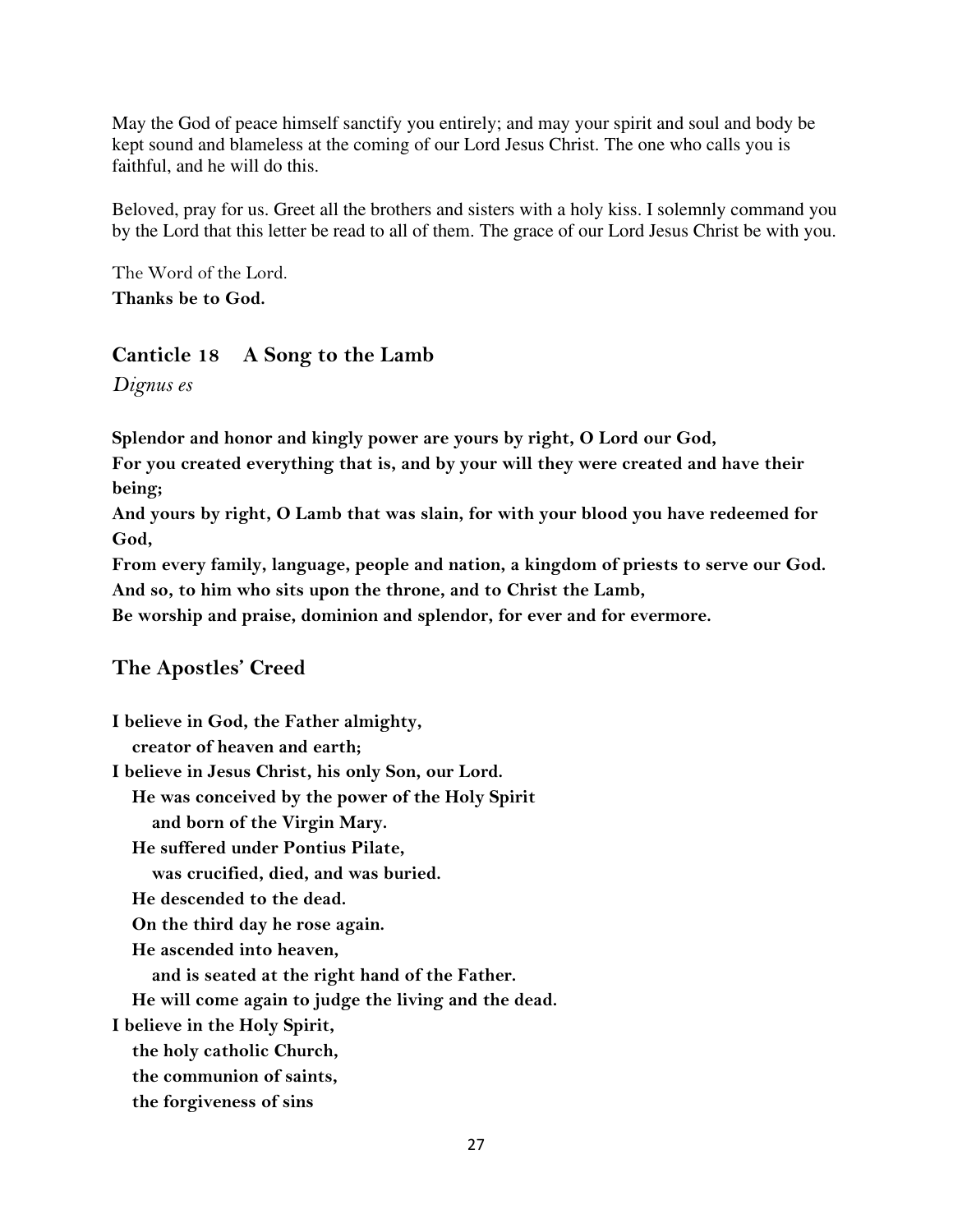**the resurrection of the body, and the life everlasting. Amen.** 

## **The Prayers**

| Officiant | The Lord be with you. |
|-----------|-----------------------|
| People    | And also with you.    |
| Officiant | Let us pray.          |

**Our Father, who art in heaven, hallowed be thy Name, thy kingdom come, thy will be done, on earth as it is in heaven. Give us this day our daily bread. And forgive us our trespasses, as we forgive those who trespass against us. And lead us not into temptation, but deliver us from evil. For thine is the kingdom, and the power, and the glory, for ever and ever. Amen.** 

#### *Suffrages A*

- V. Show us your mercy, O Lord;
- **R. And grant us your salvation.**
- V. Clothe your ministers with righteousness;
- **R. Let your people sing with joy.**
- V. Give peace, O Lord, in all the world;
- **R. For only in you can we live in safety.**
- V. Lord, keep this nation under your care;
- **R. And guide us in the way of justice and truth.**
- V. Let your way be known upon earth;
- **R. Your saving health among all nations.**
- V. Let not the needy, O Lord, be forgotten;
- **R. Nor the hope of the poor be taken away.**
- V. Create in us clean hearts, O God;
- **R. And sustain us with your Holy Spirit.**

Almighty God, by your grace your servant Elizabeth of Hungary recognized and honored Jesus in the poor of this world: Grant that we, following her example, may with love and gladness serve those in any need or trouble, in the name and for the sake of Jesus Christ; who lives and reigns with you and the Holy Spirit, one God, for ever and ever. **Amen.** 

Almighty God, whose most dear son went not up to joy but first he suffered pain, and entered not into glory before he was crucified: Mercifully grant that we, walking in the way of the